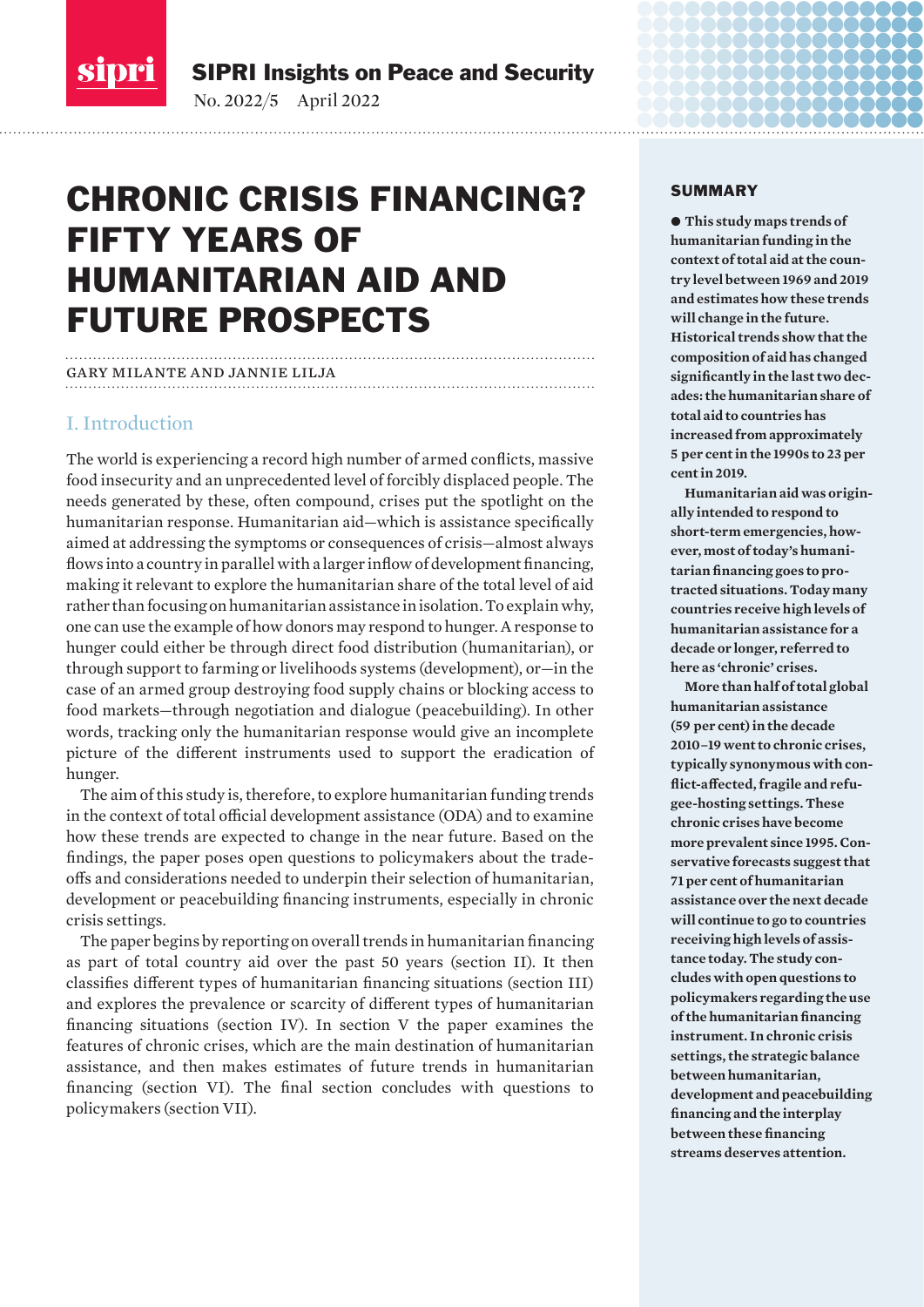

<span id="page-1-0"></span>00000000000000

**Figures 1 and 2.** Humanitarian aid per capita and as a share of total official development assistance (ODA) for countries that received ODA, 1969–2019

*Notes*: The data uses constant 2019 US dollars. A gross domestic product (GDP) deflator was used to convert current per capita humanitarian assistance to constant per capita humanitarian assistance. Totals are for all aid (humanitarian aid and total ODA) that is country allocable for countries that received net positive ODA in a year.

*Sources*: Organisation for Economic Co-operation and Development (OECD), ['Aid \(ODA\) disbursements to countries and regions](https://stats.oecd.org/Index.aspx?DataSetCode=TABLE2A)  [\[DAC2a\]](https://stats.oecd.org/Index.aspx?DataSetCode=TABLE2A)', [n.d.]; World Bank, [World Development Indicators \(WDI\)](https://databank.worldbank.org/source/world-development-indicators), [n.d.]; and World Bank, '[GDP deflator \(base year varies by coun](https://data.worldbank.org/indicator/NY.GDP.DEFL.ZS)[try\)](https://data.worldbank.org/indicator/NY.GDP.DEFL.ZS)', [n.d.].See also country allocable aid in annex A.

#### II. Humanitarian financing trends in context

Global humanitarian financing, both per capita and as a percentage of total ODA, has been steadily increasing since 1969, with a sharper increase since the 1990s (see figures 1 and 2).<sup>1</sup> In 2017 humanitarian aid surpassed 20 per cent of total aid and annual appeals continue to increase today.<sup>2</sup> This trend is fuelled by increasing humanitarian needs: a record 82 million people are forcibly displaced, 690 million people are chronically hungry, and the Covid-19 pandemic and its knock-on effects on public health, mental health, genderbased violence and violence against children are felt most acutely by those already in vulnerable situations. War is ongoing in Ukraine with potentially devastating humanitarian ripple effects far beyond the country itself. Conflicts are re-emerging in the Central African Republic and Ethiopia, and there is conflict escalation in Mali and Venezuela.<sup>3</sup> In Afghanistan, decades of reliance on international development aid for basic health and education is turning into a major humanitarian emergency after the Taliban takeover.

<sup>1</sup>The paper uses 'total official development assistance (ODA)' and 'total aid' interchangeably. See data note on country allocable aid in annex A for more details.

<sup>2</sup> United Nations Office for Coordination of Humanitarian Affairs (UNOCHA), *[Global](https://www.unocha.org/global-humanitarian-overview-2021)  [Humanitarian Overview 2021](https://www.unocha.org/global-humanitarian-overview-2021)* (UNOCHA: Geneva, 1 Dec. 2020).

<sup>3</sup> On consequences of war in Ukraine, see Delgado, C., '[War in the breadbasket: The ripple](https://www.sipri.org/commentary/blog/2022/war-breadbasket-ripple-effects-food-insecurity-and-conflict-risk-beyond-ukraine)  [effects on food insecurity and conflict risk beyond Ukraine](https://www.sipri.org/commentary/blog/2022/war-breadbasket-ripple-effects-food-insecurity-and-conflict-risk-beyond-ukraine)', SIPRI WritePeace Blog, 1 Apr. 2022. On refugees and internally displaced persons (IDP), see data note on refugees and IDPs in annex A. On hunger, see United Nations, Sustainable Development Goals, ['Goal 2: Zero hunger](https://www.un.org/sustainabledevelopment/hunger/)', [n.d.]. On emergent crises, see '[Ten humanitarian crises and trends to watch in 2021'](https://www.thenewhumanitarian.org/feature/2021/01/20/ten-humanitarian-crises-trends-to-watch), New Humanitarian, 20 Jan. 2021.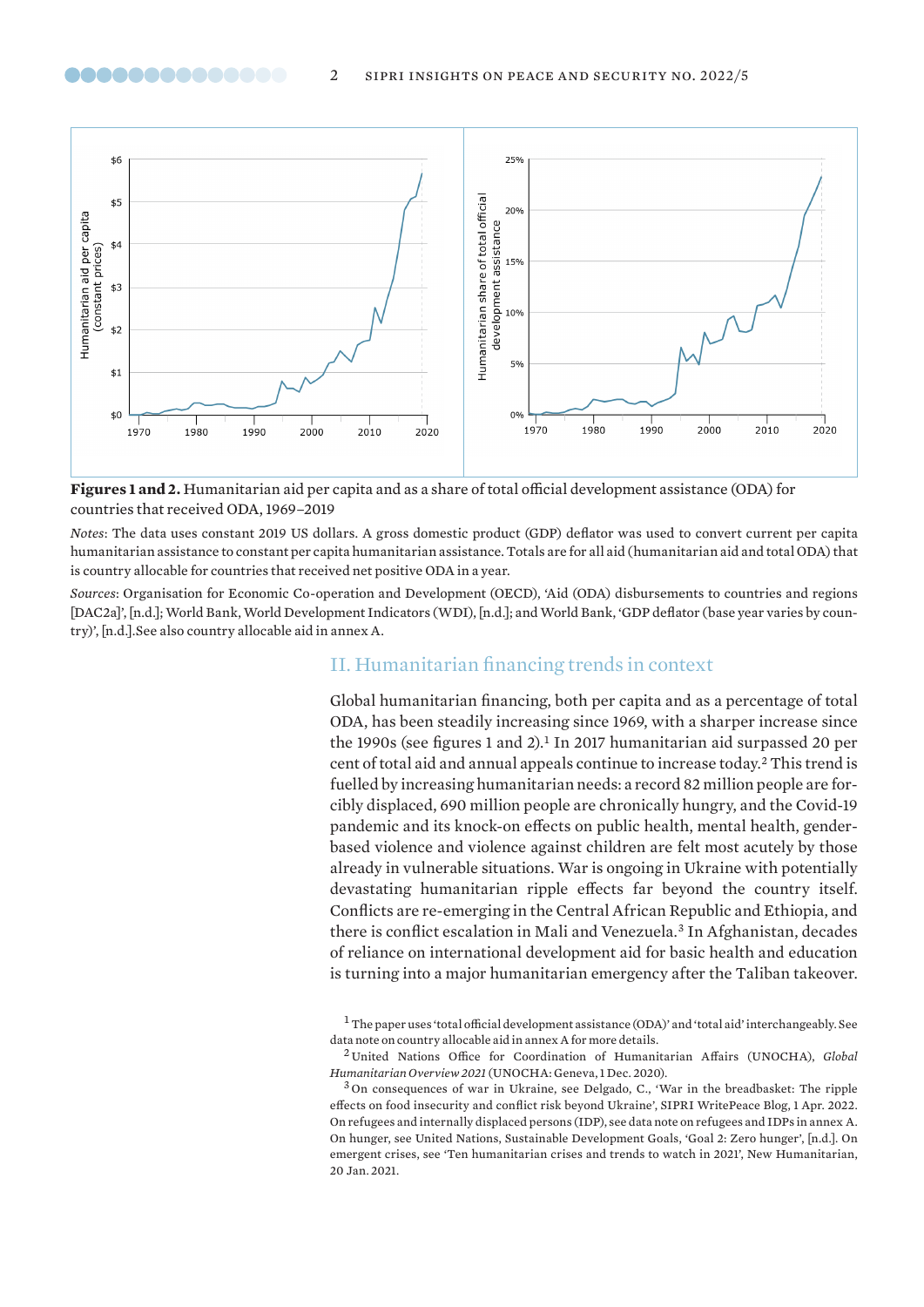These compounding crises are taking place against the backdrop of climate change, which is accelerating with more extreme effects than anticipated.<sup>4</sup>

In response to the growing needs, global humanitarian assistance has increased in absolute terms, and in 2019 was more than US\$25 billion. Humanitarian assistance per capita has increased more than 15 per cent per year since 1995 and has doubled every decade since 1990, growing much faster than population growth, to \$5.58 per capita in 2019.<sup>5</sup> Despite these sharp increases in humanitarian aid, global humanitarian needs remain unmet.<sup>6</sup> Only about 60 per cent of humanitarian appeals have been financed since 2010.<sup>7</sup>

Furthermore, humanitarian aid has also increased as a share of total aid. Total aid consists of humanitarian aid and development assistance, which have both increased over the last two decades, but humanitarian aid has increased faster. Before 1995, humanitarian aid at the country level made up less than 5 per cent of total ODA. This increased to 23 per cent in 2019.<sup>8</sup> In this context, it must be pointed out that humanitarian and development financing are not interchangeable. Humanitarian aid, grounded in international humanitarian law, is specifically aimed at addressing symptoms or consequences of crisis by, for example, saving lives or alleviating human suffering. Development aid, especially in the least developed countries, is expected to tackle the underlying drivers of poverty, conflict and crisis and aims to be sustainable, with a longer time horizon.

For this study, the variable of interest is the composition of aid, or the share of total aid made up by humanitarian assistance. It is important to look at the changing composition of aid over time in a country as it reflects the needs of a country and donor assessments of those needs. The increase in the absolute level of needs may be attributable to increases in global population, recent upticks in conflict, and related increases in internally displaced persons (IDPs) and refugees.<sup>9</sup> Thus an increase in the share of humanitarian assistance often reflects an increase in humanitarian needs. However, this is not always the case; donors' choice of instrument may also be influenced by absorptive capacity and political considerations of the context where aid is going. Donor countries may also take into consideration their domestic audiences; humanitarian aid—as a swift response with often tangible results—can be easier to defend politically to a domestic audience. Similarly,

<sup>4</sup> Intergovernmental Panel on Climate Change (IPCC), *[Climate Change 2021: The Physical Science](https://www.ipcc.ch/report/sixth-assessment-report-working-group-i/)  [Basis—Contribution of Working Group I to the Sixth Assessment Report of the Intergovernmental](https://www.ipcc.ch/report/sixth-assessment-report-working-group-i/)  [Panel on Climate Change](https://www.ipcc.ch/report/sixth-assessment-report-working-group-i/)*, eds V. Masson-Delmotte et al. (Cambridge University Press: Cambridge, Aug. 2021).

<sup>6</sup> UN News, '[UN appeals for \\$35 billion to help world's "most vulnerable and fragile" in 2021](https://news.un.org/en/story/2020/12/1078852)', 1 Dec. 2020.

<sup>7</sup> United Nations Office for the Coordination of Humanitarian Affairs (UNOCHA), Financial Tracking Service, ['Appeals and response plans 2020'](https://fts.unocha.org/appeals/overview/2020), 2020. Note that only 50% was financed in 2020 and, by Aug. 2021, only 33% for 2021. United Nations Office for Coordination of Humanitarian Affairs (UNOCHA) (note 2). The Grand Bargain was initiated in 2016 to promote higher levels of fulfilment of humanitarian appeals. However, appeals since 2016 have outstripped humanitarian aid. For more on the Grand Bargain, see Inter-Agency Standing Committee (IASC), ['The Grand](https://interagencystandingcommittee.org/grand-bargain)  [Bargain \(official website\)](https://interagencystandingcommittee.org/grand-bargain)', [n.d.].

 $^8$  See data note on country allocable aid in annex A.

 $^9$  On increases in the level of conflict in the last decade, see Palik, J., Aas Rustad, S. and Methi, F., ['Conflict trends: A global overview, 1946–2019](https://www.prio.org/publications/12442)', Peace Research Institute Oslo (PRIO), PRIO paper, 2020. On refugees and IDPs, see refugees and IDPs in annex A.

<sup>5</sup> See data note on population data in annex A.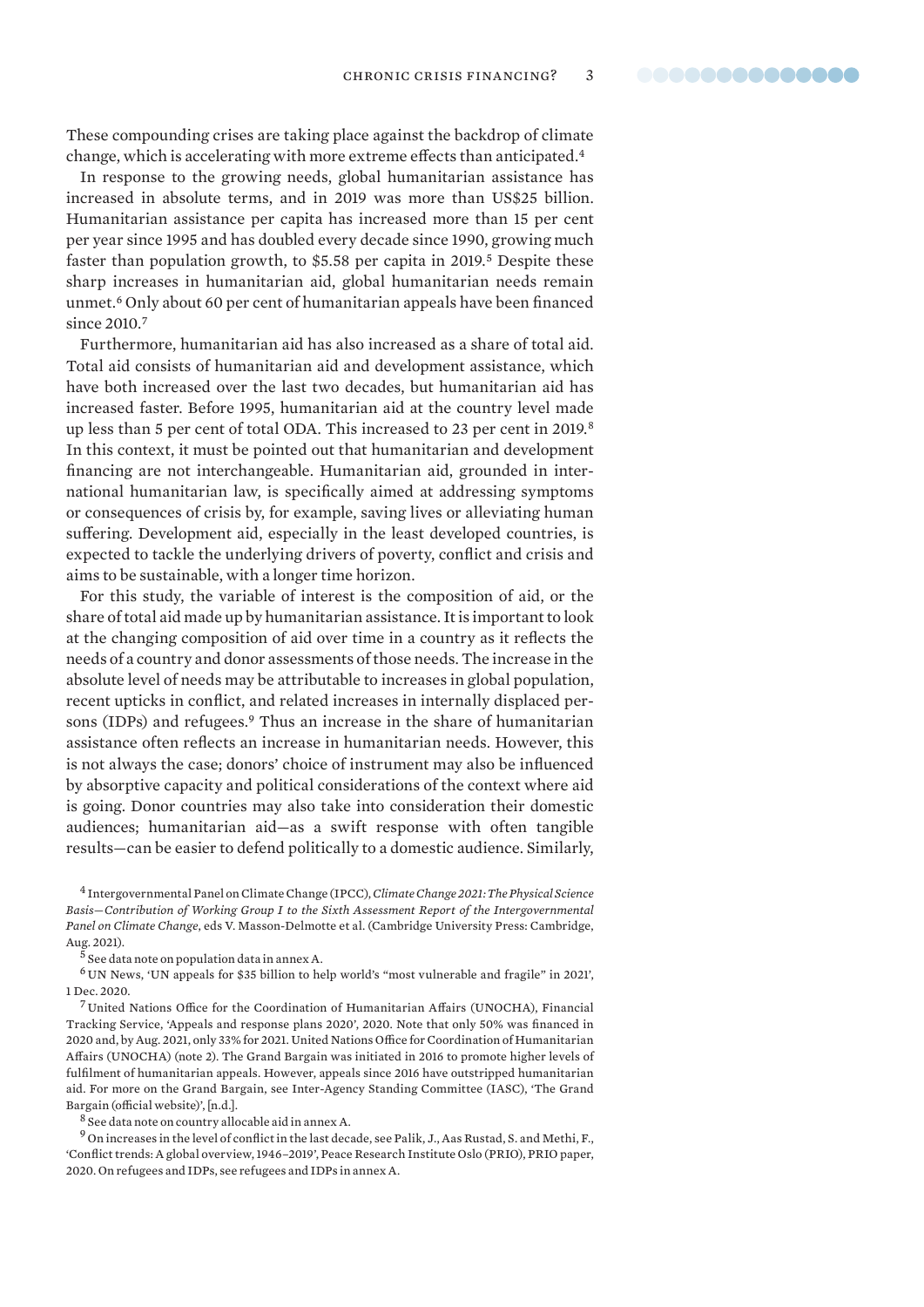<span id="page-3-0"></span>a decrease in the share of humanitarian assistance may reflect lower needs, but it could also be due to other reasons. Humanitarian assistance may, for instance, change because of shifting international attention, geostrategic priorities or due to changes in access.

Having outlined the overall global humanitarian financing trends over the past 50 years, the study will now proceed to differentiate between various types of humanitarian financing situations.

#### III. Different types of humanitarian financing situations

To better understand humanitarian assistance inflows into countries, there is a need to differentiate between situations where the humanitarian share of the total aid inflow is 'static' (remains consistently at a high or low level) or 'dynamic' (changes by either increasing or decreasing), or whether humanitarian assistance is delivered as a one-off, appearing as a 'spike'. Most countries' aid inflows differ during different time periods over the past 50 years.

This study uses the variable of specific interest—the humanitarian share of total ODA —to classify a situation in a country as either static or dynamic (see annex A). Total ODA is comprised of humanitarian and development assistance, as discussed in the previous section.<sup>10</sup> The share of total ODA that is humanitarian assistance ranges from 0 to 100 per cent for every year in which the country received ODA in the 1969–2019 period. The paper classifies every year for every country receiving ODA—'country years'—as either 'low' or 'high'. Countries in a low situation are those whose humanitarian assistance in a given year is less than 5 per cent of total ODA. The cut-off at 5 per cent is selected to separate low from high situations and reflects the top quintile of country years in the data (21 per cent of country years have a humanitarian share of assistance greater than 5 per cent). The paper classifies country years as low or high to determine whether the receiving country experiences a static situation—country years remain consistently high or consistently low over time—or a dynamic situation—changing from low to high or vice versa.

The study uses a structural break methodology to identify time periods (a range of continuous years defined by a start year and an end year) characterized by a certain inflow of humanitarian aid. Thus, for each country year time-series, statistically significant breaks in the share of humanitarian assistance are identified. Some countries have no structural breaks, others have up to eight. Some periods are as short as three years, others are as long as 50 years.<sup>11</sup> For example, a structural break analysis for Liberia yields five significant periods for the country (1969–90, 1991–95, 1996–2002, 2003–2007 and 2008–19) due to four structural breaks (1991, 1996, 2003 and 2008).<sup>12</sup> For all the 168 countries considered, the structural break analysis yields 603 unique periods and 7226 country-year observations.

 $11$  Not all donors distinguished between humanitarian and development data using the same definitions over the entire period. See data note on retroactive and interpolated data in annex A.

<sup>10</sup> See data note on country allocable aid in annex A.

<sup>&</sup>lt;sup>12</sup> The first Liberian Civil War was in 1989–97 and the second was in 1999–2003.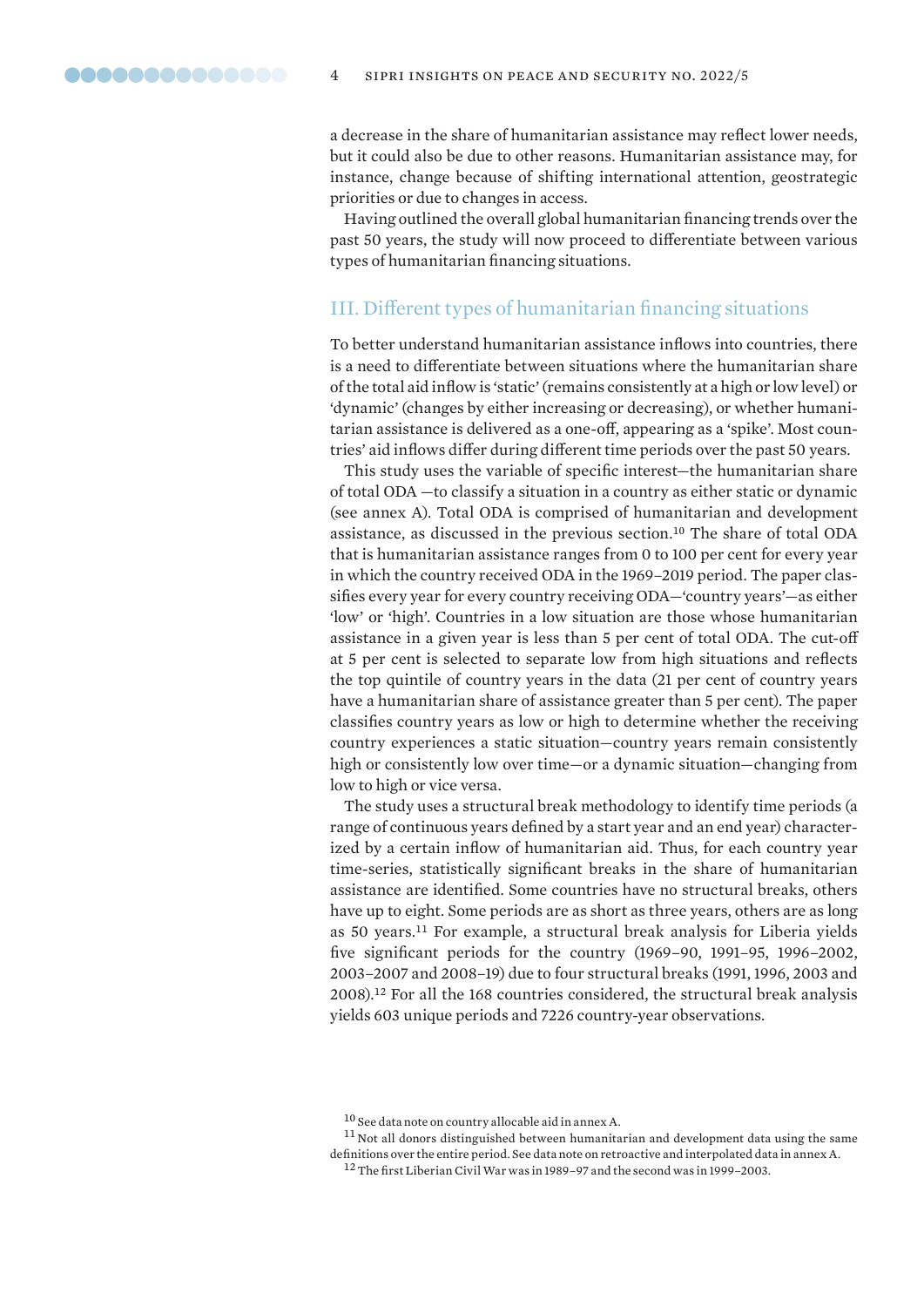#### <span id="page-4-0"></span>**Type of humanitarian financing situation**

Every country receiving ODA has been coded with a specific type of humanitarian financing situation for a given period. The structural break analysis identifies when country trends shift, using statistical significance over time to ensure objectivity and replicability to determine when a period ends and whether a country was a high or low type.<sup>13</sup> The study identifies breaks and then codes the periods as belonging to a static situation, a dynamic situation or a spike.

#### *Static situations*

Static situations can either be classified as 'low' or 'high'. A low situation is one in which a country started a period with a low share of humanitarian aid (below 5 per cent) and ended the period with a low share. A high situation is one in which a country started a period with a high share of humanitarian aid (above 5 per cent) and ended the period with a high share. 'Chronic high' periods (the focus of section V) are 10 or more years long.

#### *Dynamic situations*

The structural break analysis was also used to identify dynamic situations in which a country moved from having a low share of humanitarian aid to a high share during the period or, vice versa, moved from high to low. Dynamic periods defined by structural breaks were coded using the same logic: 'increasing' when a period started below 5 per cent and ended above 5 per cent, or 'decreasing' when a period started above 5 per cent and ended below 5 per cent.

#### *Spikes*

The analysis also identified spikes—significant increases in humanitarian assistance in a single year. The spike analysis is independent of the breaks. Spikes can occur during a period or at a structural break. Because of the wide variety of cases, two types of spikes are included. The first is 'spike by percentage', which occured when humanitarian assistance doubled as a share of total assistance within a year and was then greater than 5 per cent (332 instances). The other is 'spike per capita', which occured when humanitarian assistance per capita doubled within a year, with doubled humanitarian assistance greater than \$2 per capita (411 instances).

Having developed a typology for classifying different humanitarian financing situations using the structural break methodology, it is possible to map the prevalence of different types of situations.

### IV. Mapping prevalence: The increasing incidence of high humanitarian financing situations

This section maps the prevalence of the different types of humanitarian financing situations, which were laid out in the previous section, for all 168 countries during 1969–2019. 87 per cent of the 7226 country years turn out to be static, either high or low (see table 1). Most cases, 72 per cent, are

<sup>13</sup> See methodology note on structural break analysis in annex A.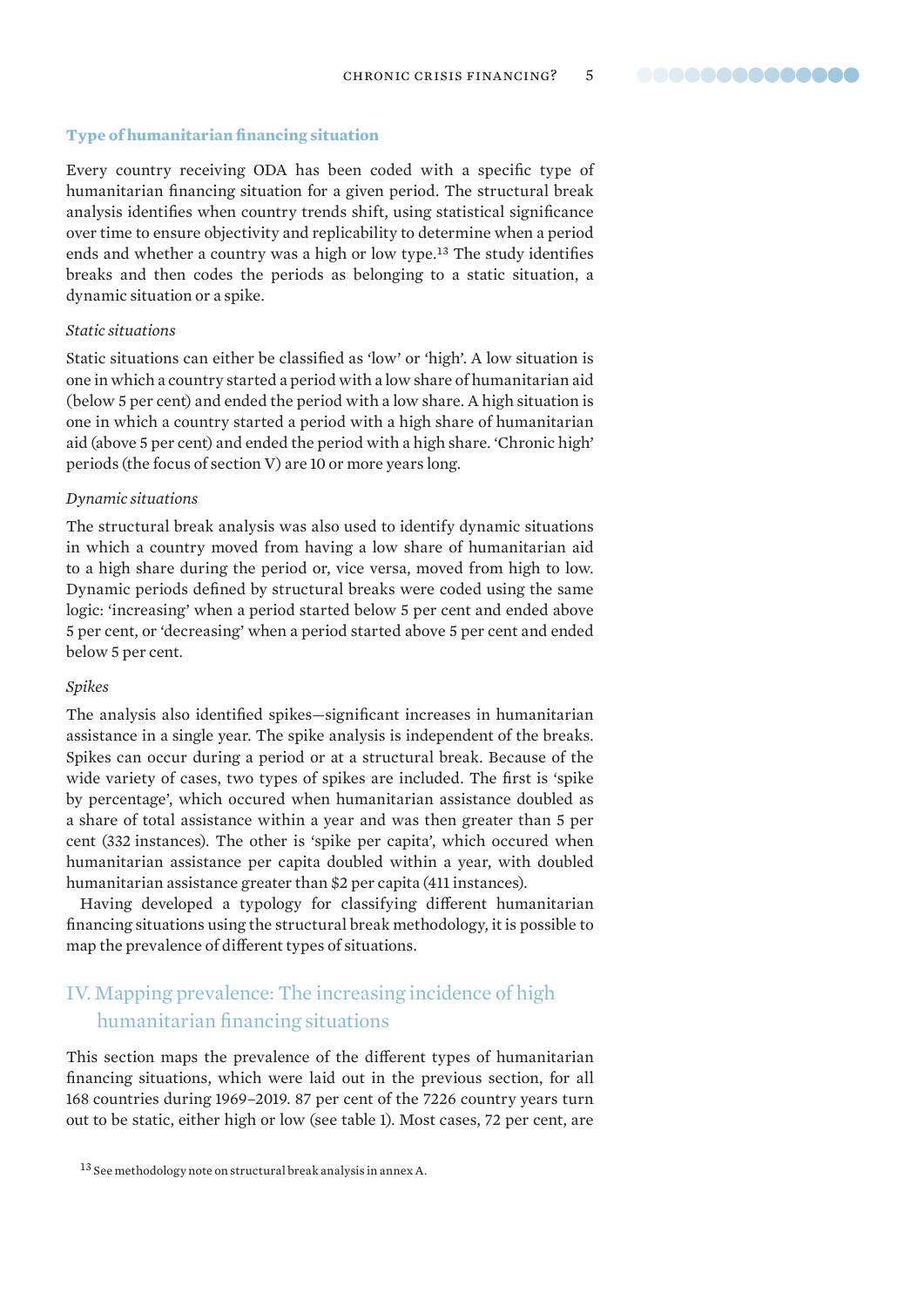| <b>Table 1.</b> Types of humanital latt middleling situation by country year an<br>percentage, 1969-2019 |                         |            |  |
|----------------------------------------------------------------------------------------------------------|-------------------------|------------|--|
| Type of humanitarian<br>financing situation                                                              | Number of country years | Percentage |  |
| High (static)                                                                                            | 1053                    | 15         |  |
| Low (static)                                                                                             | 5215                    | 72         |  |
| Increasing (dynamic)                                                                                     | 463                     | 6.8        |  |

Decreasing (dynamic) 495 *6.4* **Total 7226** *100*

| <b>Table 1.</b> Types of humanitarian financing situation by country year and |  |  |
|-------------------------------------------------------------------------------|--|--|
| percentage, 1969–2019.                                                        |  |  |

*Source*: Organisation for Economic Co-operation and Development (OECD), ['Aid \(ODA\)](https://stats.oecd.org/Index.aspx?DataSetCode=TABLE2A)  [disbursements to countries and regions \[DAC2a\]'](https://stats.oecd.org/Index.aspx?DataSetCode=TABLE2A), [n.d.].

low, receiving little or no humanitarian aid as a percentage of total aid, often for long periods of time. At the other end of the spectrum, 15 per cent of the country years are high, many remaining chronically high for a decade or more. There is little dynamic movement—only 6.8 per cent of country years are categorized as increasing situations and 6.4 per cent are categorized as decreasing situations.

Countries change type infrequently. A country that was a low humanitarian aid recipient in a given year was 55 times more likely to stay low in the next year than it was to change type. Increasing and decreasing periods are shorter than static periods, and fewer than 7 per cent of the periods are dynamic. Furthermore, high cases are protracted and becoming increasingly so. A country that was high in a particular year was 41 times as likely to stay high than to decrease the next year. While high financing situations can be seen throughout the 50-year period, their incidence has been increasing over time and many countries have spent decades as chronic high recipients of humanitarian financing (see section V).

#### **Country examples of different types of humanitarian situations**

The different types of humanitarian financing situations can be illustrated by using country examples. In each panel in figure 3 the percentage of total assistance that is humanitarian assistance in the relevant period for a country is plotted with a solid line on the vertical axis. Surrounding years for the country (representing periods outside of the structural breaks) are shown with dashed lines. Spikes, defined in the previous section, are shown with triangles.

The various panels in figure 3 demonstrate the range of humanitarian financing situations during different periods. Tanzania provides an example of a country with low humanitarian assistance and no spikes during the 2002–11 period.<sup>14</sup> Nicaragua is low with two spikes during the period 1999–2009. Bosnia and Herzegovina is dynamic decreasing, with humanitarian assistance falling from 35 per cent of total assistance in 1997 to 4.9 per cent in 2005. Humanitarian aid to Liberia was also dynamic decreasing, falling from 7.3 per cent (2008) to 2.6 per cent (2019), although it experienced three spikes during this period (most notably associated with the Ebola response in 2014 and 2015). Guinea and Venezuela are examples of dynamic increasing. The share of humanitarian assistance increased between 1992

<span id="page-5-0"></span>

<sup>&</sup>lt;sup>14</sup> There was a spike in 2001, immediately preceding the period in the graph.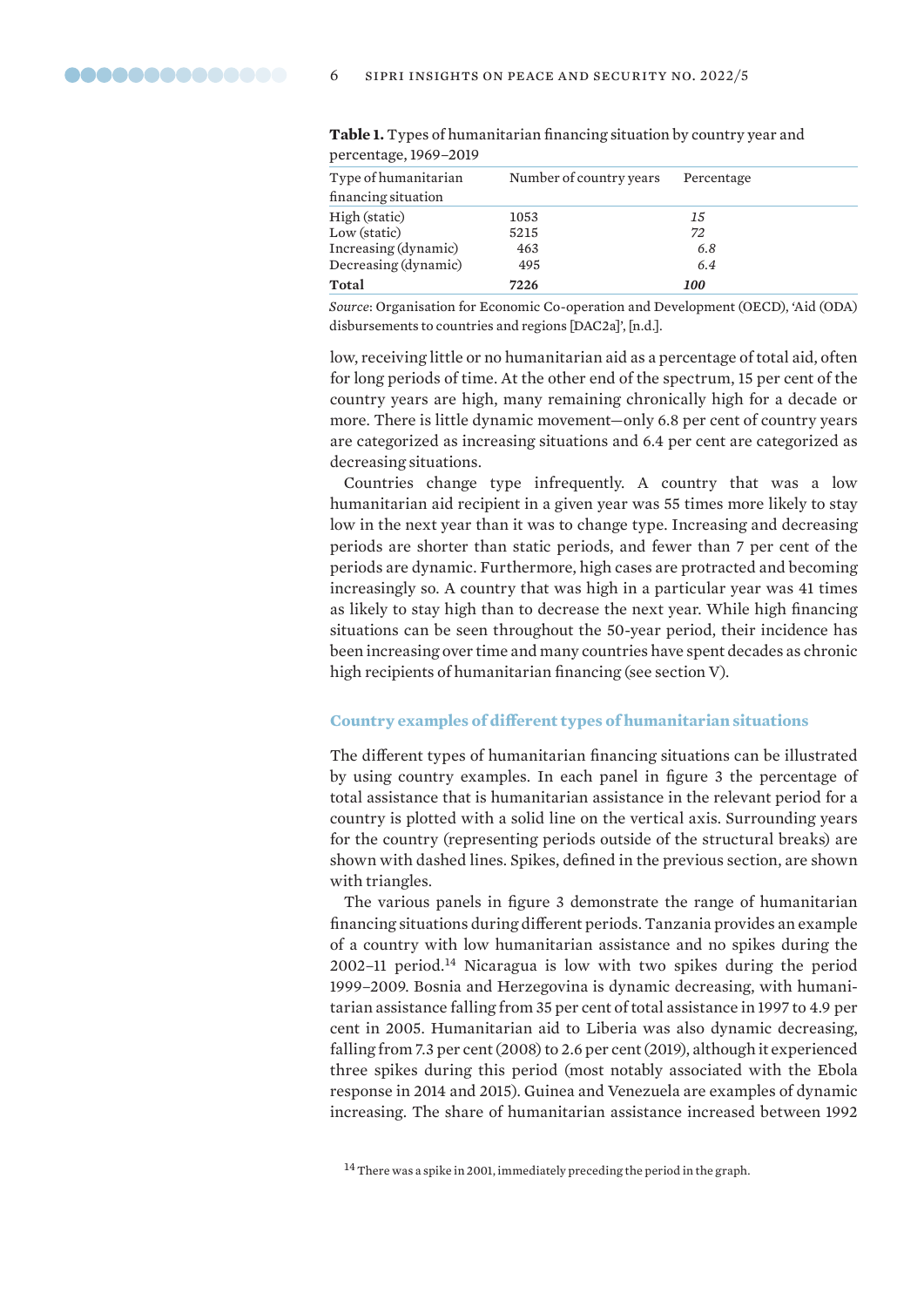..............

<span id="page-6-0"></span>

**Figure 3.** Country examples of different types of humanitarian financing situations

*Notes*: The relevant period for each country is shown with the solid line as identified by structural breaks (see methodology in annex A). Dashed lines indicate surrounding periods (except where the time series ends in 2019). Spikes (per cent and per capita) are shown by triangle markers.

*Source*: Organisation for Economic Co-operation and Development (OECD), ['Aid \(ODA\) disbursements to countries and regions](https://stats.oecd.org/Index.aspx?DataSetCode=TABLE2A)  [\[DAC2a\]](https://stats.oecd.org/Index.aspx?DataSetCode=TABLE2A)', [n.d.].

and 1999 in Guinea, from 4 per cent to 13 per cent. The increase in Venezuela from 2010 to 2019 is more dramatic, going from 4 per cent to 51 per cent. Venezuela also experienced four spikes during this period. Sri Lanka and Yemen have very high shares of humanitarian assistance over the periods shown in the last panels of figure 3 and are examples of high cases. There is an observed decline in the share of humanitarian assistance, although Sri Lanka remains above the threshold with a change from 20 per cent to 14 per cent, for the period 2007–17. Yemen's share of humanitarian assistance increases from 41 per cent to 65 per cent accompanied by two spikes, for the period 2012–19.

#### **Spikes are infrequent**

While one might expect humanitarian financing to be short term because of the immediacy of emergencies, only a small percentage (7.8 per cent) of the country years are spikes—significant one year increases in the percentage of humanitarian aid the country receives. These include both types of spikes (spike by percentage and spike per capita) as defined in section III. Spikes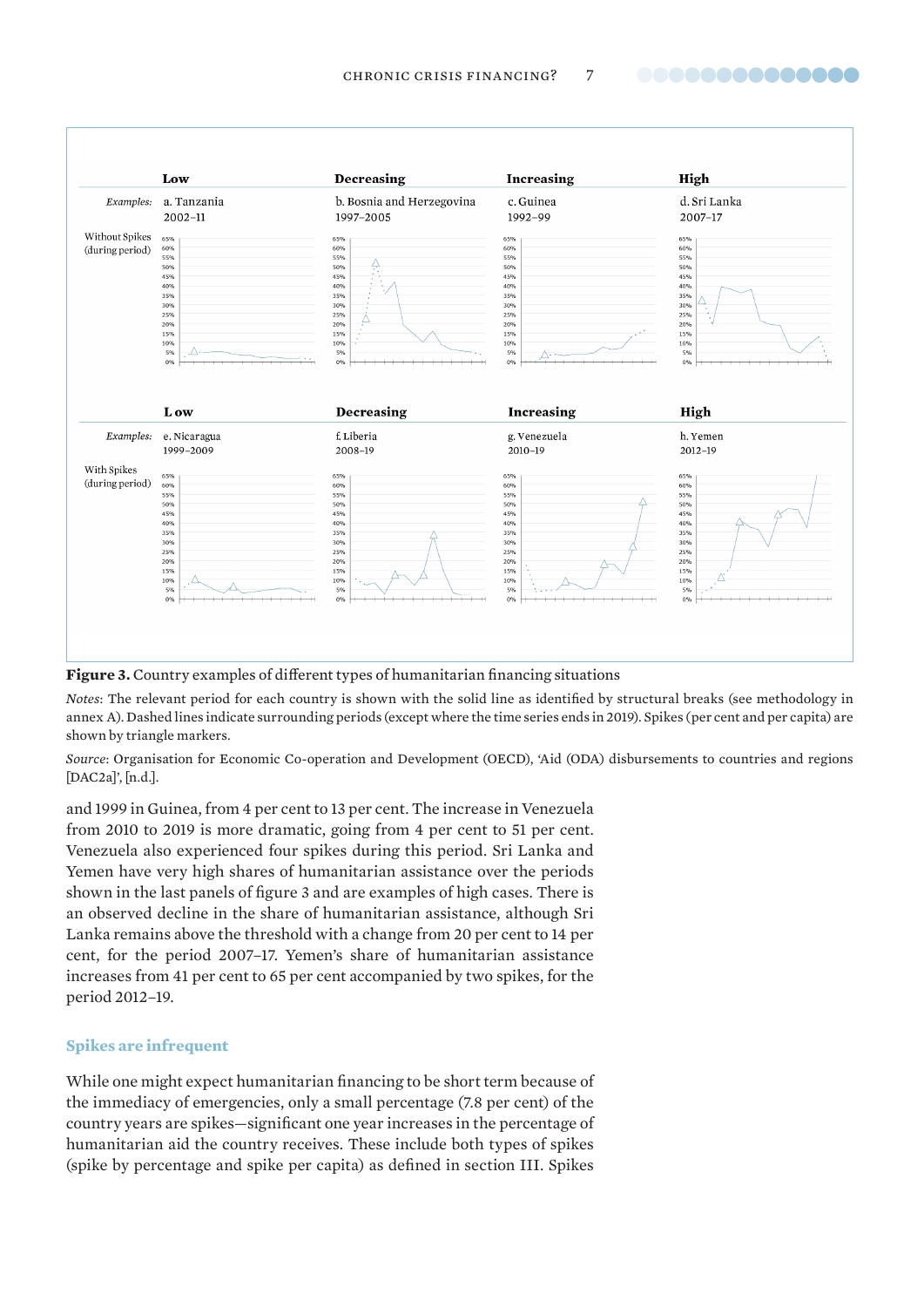<span id="page-7-0"></span>



*Source*: Organisation for Economic Co-operation and Development (OECD), ['Aid \(ODA\) disbursements to countries and regions](https://stats.oecd.org/Index.aspx?DataSetCode=TABLE2A)  [\[DAC2a\]](https://stats.oecd.org/Index.aspx?DataSetCode=TABLE2A)', [n.d.].

became more common around 1995 and there are around 20 spikes per year throughout the 2000s. (see figures 4 and 5) Spikes might be interpreted as traditional (textbook) humanitarian emergencies—short-term surge responses to largely unpredictable man-made or natural disasters. In a number of cases, spikes are associated with a structural break—in 37 per cent of the cases, spikes occur in the year of a structural break. In 8 per cent of the cases, spikes precede another spike. Yet, spikes often do not significantly affect the trends—in 55 per cent of the cases, spikes occur during a period (between structural breaks, but not resulting in a structural break). Spikes occur at a similar frequency in all four types of periods described in section III, given their relative incidence. Despite their recent increasing frequency, spikes remain the exception rather than the rule in humanitarian assistance.

#### **Chronic high cases are becoming more prevalent**

A notable finding is that 43 countries have had periods of high humanitarian assistance lasting longer than 10 years, with an increasing incidence in the last two decades (see figure 6). These are considered chronic high cases. While only five countries had chronic high periods in the 1980s ending in the 1990s, 27 countries had chronic periods straddling the turn of the century and 28 countries were chronic in 2019. Eighteen countries were already in an extended chronic high period at the turn of the century and remained chronic high up until 2019. The most notable example is Somalia, which has been chronic high for 39 years, since 1981. Iran received more than 5 per cent of aid in the form of humanitarian assistance since 1985 up until 2019. Similarly, since humanitarian assistance to South Sudan has been disaggregated in the Organisation for Economic Co-operation and Development (OECD) Development Assistance Committee (DAC) reporting,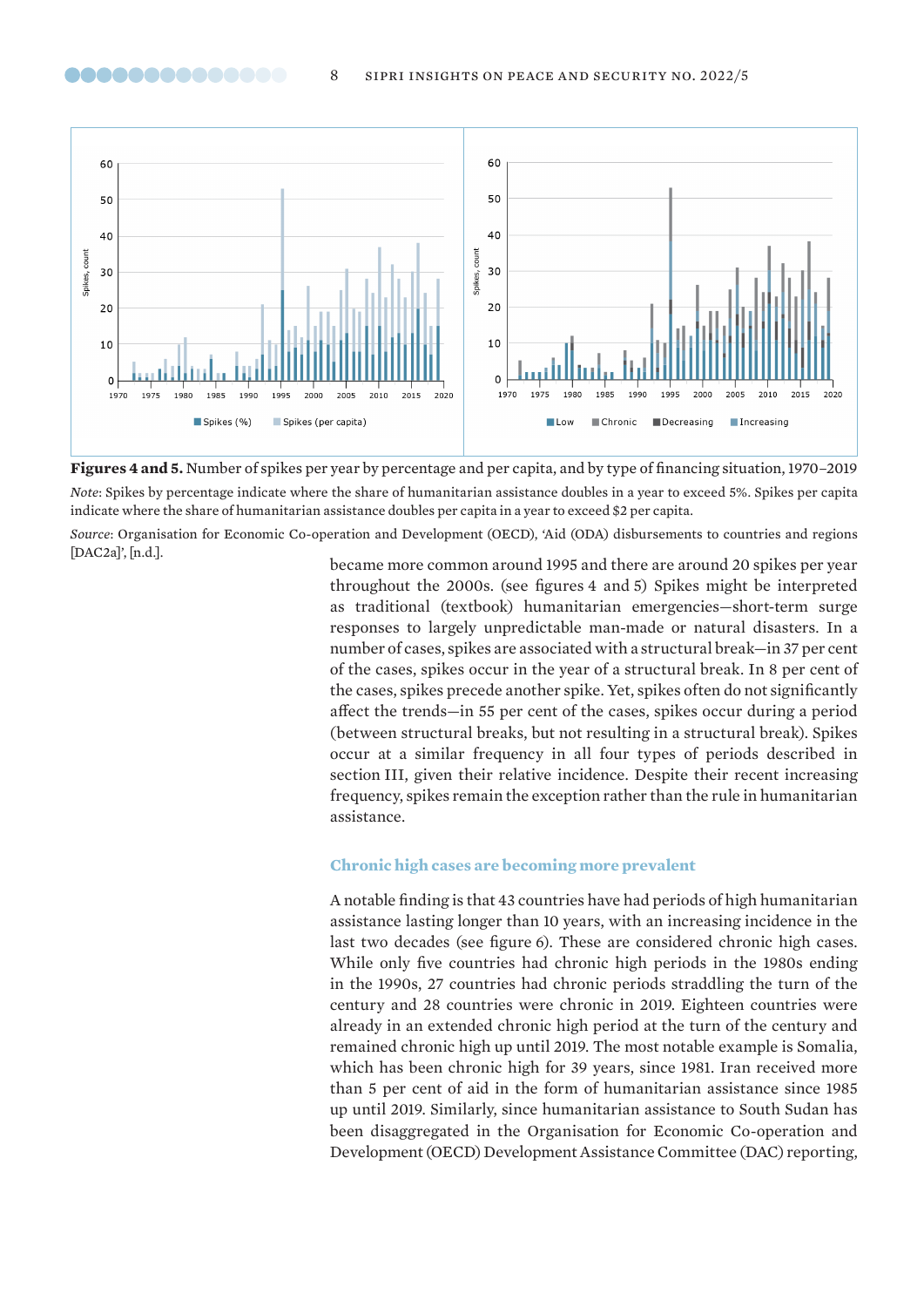

<span id="page-8-0"></span>

*Source*: Organisation for Economic Co-operation and Development (OECD), ['Aid \(ODA\) disbursements to countries and regions](https://stats.oecd.org/Index.aspx?DataSetCode=TABLE2A)  [\[DAC2a\]](https://stats.oecd.org/Index.aspx?DataSetCode=TABLE2A)', [n.d.].

it has been chronic high since 1985, well before independence in 2011. Some cases that were categorized as chronic high in the early years of the period, like Hong Kong and Thailand, are examples of countries that have hosted refugees for extended periods of time (primarily from Cambodia and Laos in the case of Thailand, and Viet Nam in the case of Hong Kong)—not unlike Bangladesh, Kenya, Jordan, Turkey and Uganda today.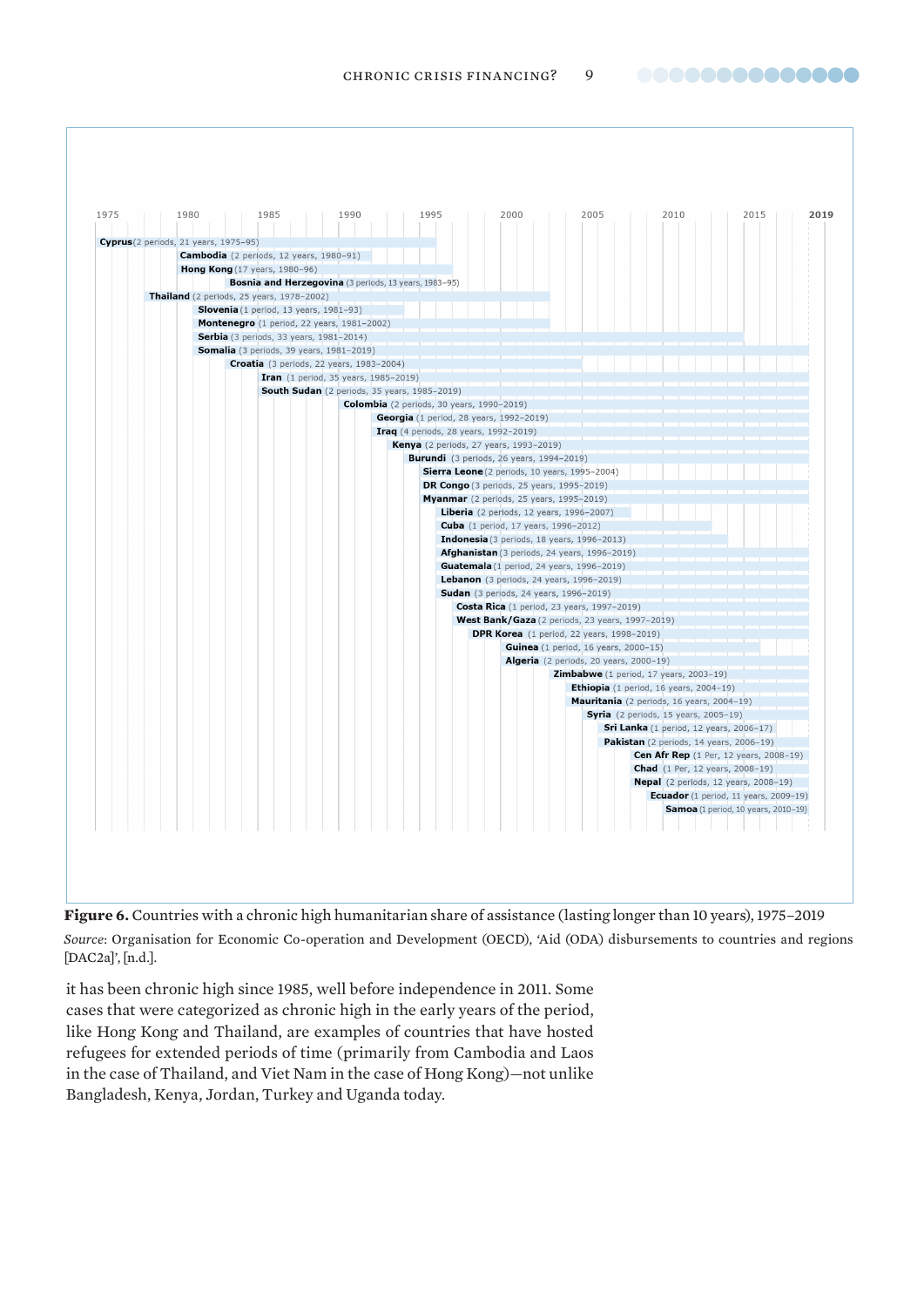<span id="page-9-0"></span>

### V. Chronic crises: The main destination of humanitarian assistance

A key trend of the last 50 years is the increasing prevalence of humanitarian assistance to chronic situations featuring high levels of humanitarian aid for 10 years or more. This section zooms in further on these chronic crises.

#### **Most humanitarian aid goes to chronic high cases**

In the decade 2010–19, more than half of humanitarian assistance (59 per cent) went to countries that had chronic high levels of humanitarian assistance—high levels of humanitarian assistance for ten or more years.<sup>15</sup> More than 76 per cent of the total value of humanitarian assistance (\$124 billion) in the same decade went to countries that had high levels of humanitarian assistance (see figure 7).<sup>16</sup> The category receiving the next highest value of humanitarian assistance is spike situations, which received 15 per cent (\$25 billion) of total humanitarian assistance in the period 2010–19. As described above, spikes occurred in high, low, increasing and decreasing situations. Situations where the humanitarian share was dynamic increasing received 4 per cent (slightly over \$6 billion) of humanitarian assistance. Low and dynamic decreasing cases received 3 per cent and 2 per cent, respectively, totalling nearly \$9 billion. While low cases received 3 per cent of the humanitarian assistance, they account for 42 per cent of the country years in this decade (versus 68 per cent since 1969). Figure 8 shows the increasing concentration of humanitarian assistance to high cases over the last five decades, particularly since the 1990s. Excluding spikes, high cases received around one third of humanitarian assistance in each of the first three decades (1969–99), 57 per cent in the 2000s and 76 per cent in the 2010s.

#### **Chronic high situations occur in fragile, conflict-affected states and refugee-hosting countries**

Figure 9 demonstrates the considerable overlap between the 38 countries with a high humanitarian share of total ODA in 2019 and countries on other fragility-conflict listings that year. Specifically, those 38 countries overlap with countries on the Fund for Peace's 'Fragile States Index', the OECD 'States of Fragility' contexts in 2020, and the United Nations High Commissioner for Refugees (UNHCR) data for countries hosting more than 100 000 refugees. The International Crisis Group (ICG) Crisis Watch countries to watch in 2019 are marked with an asterisk in the figure.<sup>17</sup>

 $^{15}\,$  Afghanistan accounts for 5% of the chronic high humanitarian assistance and Iraq accounts for 7%.

<sup>17</sup> Additionally, Angola, Cameroon, Republic of the Congo, Nigeria, Uganda and Venezuela all had periods with an increasing share of humanitarian assistance in 2019 and were in the top 35 on the Fund For Peace Fragile States Index for that year. Fund for Peace, *[Fragile States Index 2019](https://fundforpeace.org/2019/04/10/fragile-states-index-2019/)* (Fund for Peace: Washington, DC, 2019); Organisation for Economic Co-operation and Development (OECD), ['States of fragility'](http://www3.compareyourcountry.org/states-of-fragility/overview/0/), [n.d.]; United Nations High Commissioner for Refugees (UNHCR), '[Figures at a glance](https://www.unhcr.org/en-us/figures-at-a-glance.html)', 18 June 2021; and International Crisis Group (ICG), '[Watch list 2019'](https://www.crisisgroup.org/global/watch-list-2019), 28 Jan. 2019. The other four countries on the ICG's crisis watchlist in 2019 were Burkina Faso (increasing), Tunisia (low), Ukraine (increasing) and Venezuela (increasing with a spike).

<sup>16</sup> 348 country years out of a total 1368 country years in 2010–19, not including spikes.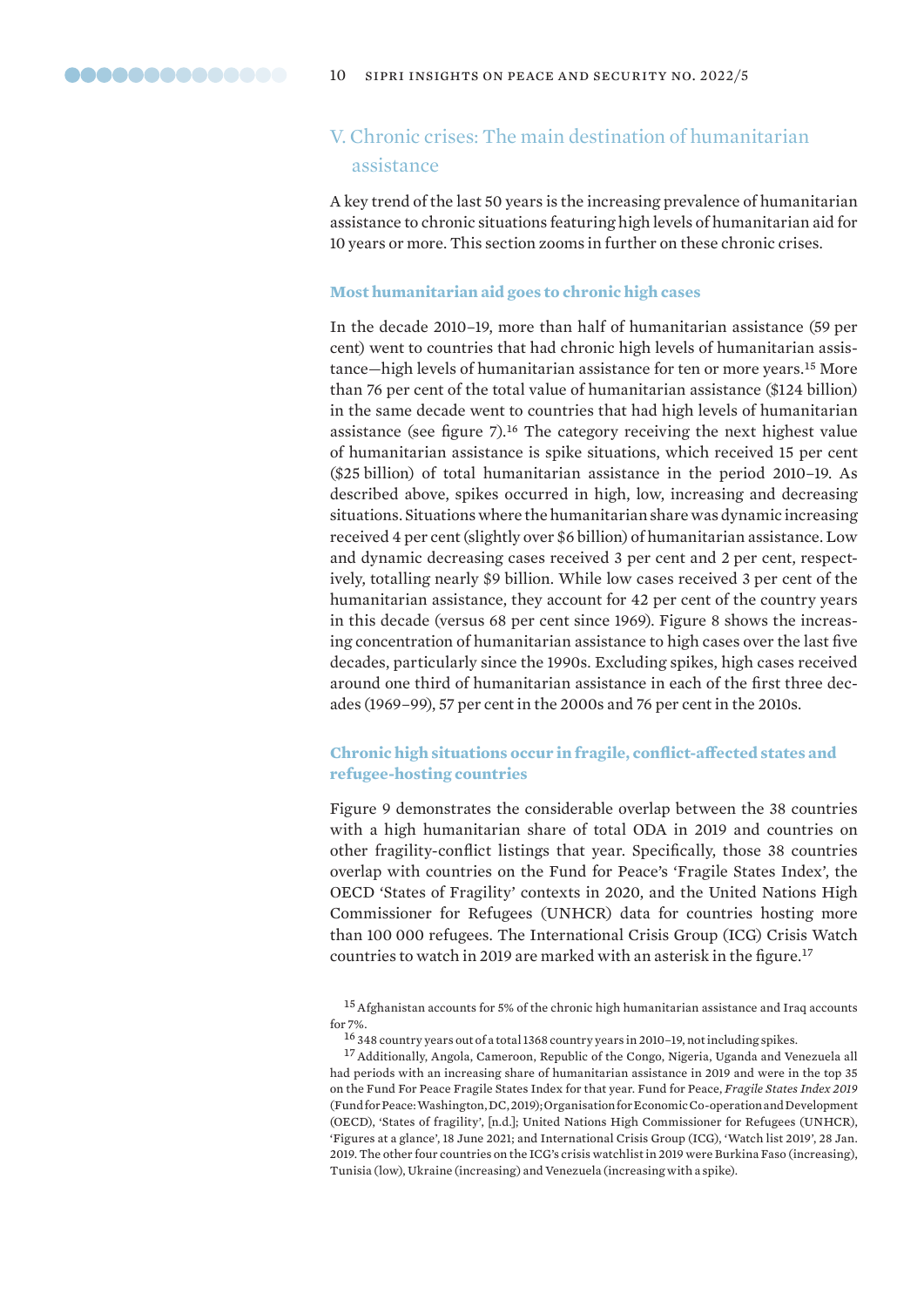<span id="page-10-0"></span>Many of the chronic high situations that are not fragile or conflict-affected per se, are refugee-hosting countries with conflict-affected neighbouring countries. That non-fragile countries, such as Algeria, Colombia, Lebanon, Jordan and Turkey, are high-level recipients of humanitarian aid underscores the second-order impact conflict has through refugees. More than 75 per cent of approximately 20 million refugees worldwide today are in nine countries that in 2019 were chronic high situations (Bangladesh, Colombia, Iran, Jordan, Lebanon, Pakistan, Sudan and Turkey), as shown in figure 9, or increasing (Uganda).<sup>18</sup> Due to the long-term nature of these hosting relationships, humanitarian assistance flows into countries over many years to respond to the humanitarian needs of refugees. Recent innovations in connecting concessional development assistance like the World Bank's 'Regional Sub-window for Refugees and Host Communities' reflect this reality on the ground.<sup>19</sup>

While humanitarian assistance was originally intended for shorter-term emergencies, it has

increasingly become concentrated in chronic crises. Most of the 38 countries have had a high humanitarian share of assistance for more than a decade. Only six countries in figure 9 (Costa Rica, Ecuador, Georgia, Nepal, Samoa and Panama) are not on any of the three listings above.



**Figure 7.** Share of volume of humanitarian aid by type, 2010–19

*Source*: Organisation for Economic Co-operation and Development (OECD), ['Aid \(ODA\) disbursements to countries and regions](https://stats.oecd.org/Index.aspx?DataSetCode=TABLE2A)  [\[DAC2a\]'](https://stats.oecd.org/Index.aspx?DataSetCode=TABLE2A), [n.d.].



**Figure 8.** Share of volume of humanitarian aid by type and decade, 1969–2019

*Source*: Organisation for Economic Co-operation and Development (OECD), ['Aid \(ODA\) disburse](https://stats.oecd.org/Index.aspx?DataSetCode=TABLE2A)[ments to countries and regions \[DAC2a\]'](https://stats.oecd.org/Index.aspx?DataSetCode=TABLE2A), [n.d.].

 $^{18}$  These countries are the highest refugee-hosting countries in the world (as well as Germany), hosting the following numbers of refugees: Turkey 3.7 million, Jordan 2.9 million, Colombia 1.7 million, Pakistan 1.4 million, Lebanon 1.4 million, Uganda 1.4 million, Germany 1.2 million, Sudan 1 million, Iran 1 million, Bangladesh 850 000. United Nations High Commissioner for Refugees (UNHCR) (note 17). See also data note on refugees and IDPs in annex A.

<sup>&</sup>lt;sup>19</sup> World Bank International Development Association (IDA), 'IDA18 regional sub-window for [refugees and host communities'](https://ida.worldbank.org/replenishments/ida-18replenishments/ida18-regional-sub-window-for-refugees-host-communities), [n.d.].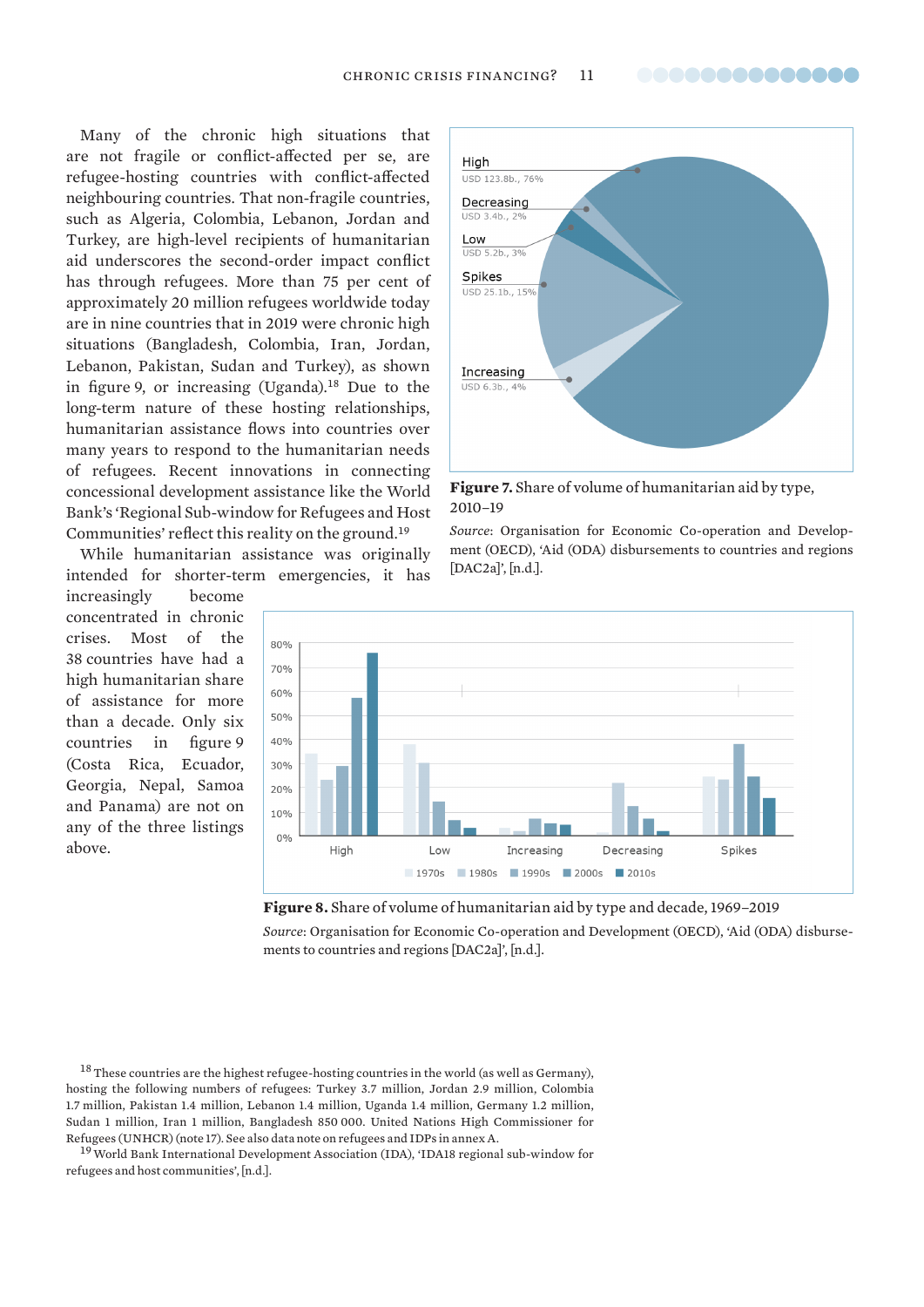| Costa Rica<br>Ecuador<br>Georgia |                                                    | refugees (UNHCR)<br>Jordan<br>Algeria<br>Colombia<br>Turkey<br>Lebanon                   |                                                                     |      |
|----------------------------------|----------------------------------------------------|------------------------------------------------------------------------------------------|---------------------------------------------------------------------|------|
| Nepal<br>Samoa                   | Fund for                                           |                                                                                          |                                                                     |      |
| Panama                           | Peace Fragile<br><b>States Index</b><br>(Top 35)   | <b>OECD States of</b><br>Fragility (Top 35)                                              | <b>Bangladesh</b><br>Chad                                           | Iran |
|                                  | Djibouti<br>Guatemala<br>West Bank &<br>Gaza (OPT) | Afghanistan<br>Burundi<br>Cen. Afr. Rep.*<br>Haiti<br>Iraq<br>PDR Korea<br>Libya<br>Mali | DR Congo<br>Ethiopia<br>Kenya<br>Pakistan*<br>South Sudan*<br>Sudan |      |
|                                  |                                                    | Mauritania<br>Myanmar*<br>Niger<br>Somalia<br>Syria<br>Yemen<br>Zimbabwe                 |                                                                     |      |
|                                  |                                                    |                                                                                          |                                                                     |      |

<span id="page-11-0"></span>00000000000000

**Figure 9.** Countries with a high humanitarian share of official development assistance (ODA) in 2019 compared to fragility and conflict lists

\* = International Crisis Group (ICG) Crisis Watch countries to watch in 2019.

*Source*: Organisation for Economic Co-operation and Development (OECD), ['Aid \(ODA\)](https://stats.oecd.org/Index.aspx?DataSetCode=TABLE2A) [disbursements to countries and regions \[DAC2a\]'](https://stats.oecd.org/Index.aspx?DataSetCode=TABLE2A), [n.d.].

### VI. Future prospects: Chronic crisis financing continued

Having established that chronic crisis humanitarian financing has become more prevalent over time, this study uses simple modelling to estimate the likely prevalence of these situations occurring in the future.

The only assumption made about the future is that it will be similar to the past. Historical incidence data shows that very few countries transition from low to high or high to low; they are highly persistent by type.<sup>20</sup> These probabilities can be multiplied by per capita aid by type to calculate expected aid for any period going forward.<sup>21</sup> There is no prediction involved, no expert assessments of fragility or risk, and no measurement of conflict. Estimates of population growth are conservative. As such, the numbers that follow do not, for

example, reflect increased humanitarian needs due to climate change or conflict events unfolding in the last year.

Figure 10 shows the expected destinations for humanitarian assistance in the period 2021–30 based on the country type observed in 2019. Under the above assumptions, a total of \$284 billion would be disbursed over the next decade. Most countries, including the 68 countries that were low or decreasing in 2019, would receive very little of that assistance (10 per cent, \$29 billion). Most of what those countries would receive is based on their probabilistic likelihood of future spikes or crises.

More than two-thirds of projected humanitarian spending over the next decade is expected to be in countries that are high recipients of humanitarian aid today. The 28 countries that were chronic high in 2019 (including Afghanistan, Democratic Republic of the Congo, Iraq, Somalia and Syria) and the additional ten countries that were high in 2019 (many of which are chronic today, including Haiti, Libya, Mali, Niger and Yemen) are estimated to receive \$202 billion (2019 dollars) in humanitarian assistance over the decade 2021–30 (71 per cent of the total). This group would collectively

<sup>20</sup> See phase diagram modelling methodology note in annex A.

<sup>&</sup>lt;sup>21</sup> This can be done using per capita assistance controls for size, reducing the risk that small outlier states drive results and incorporating impact into the model based on the size of the country and risk of deteriorating situations.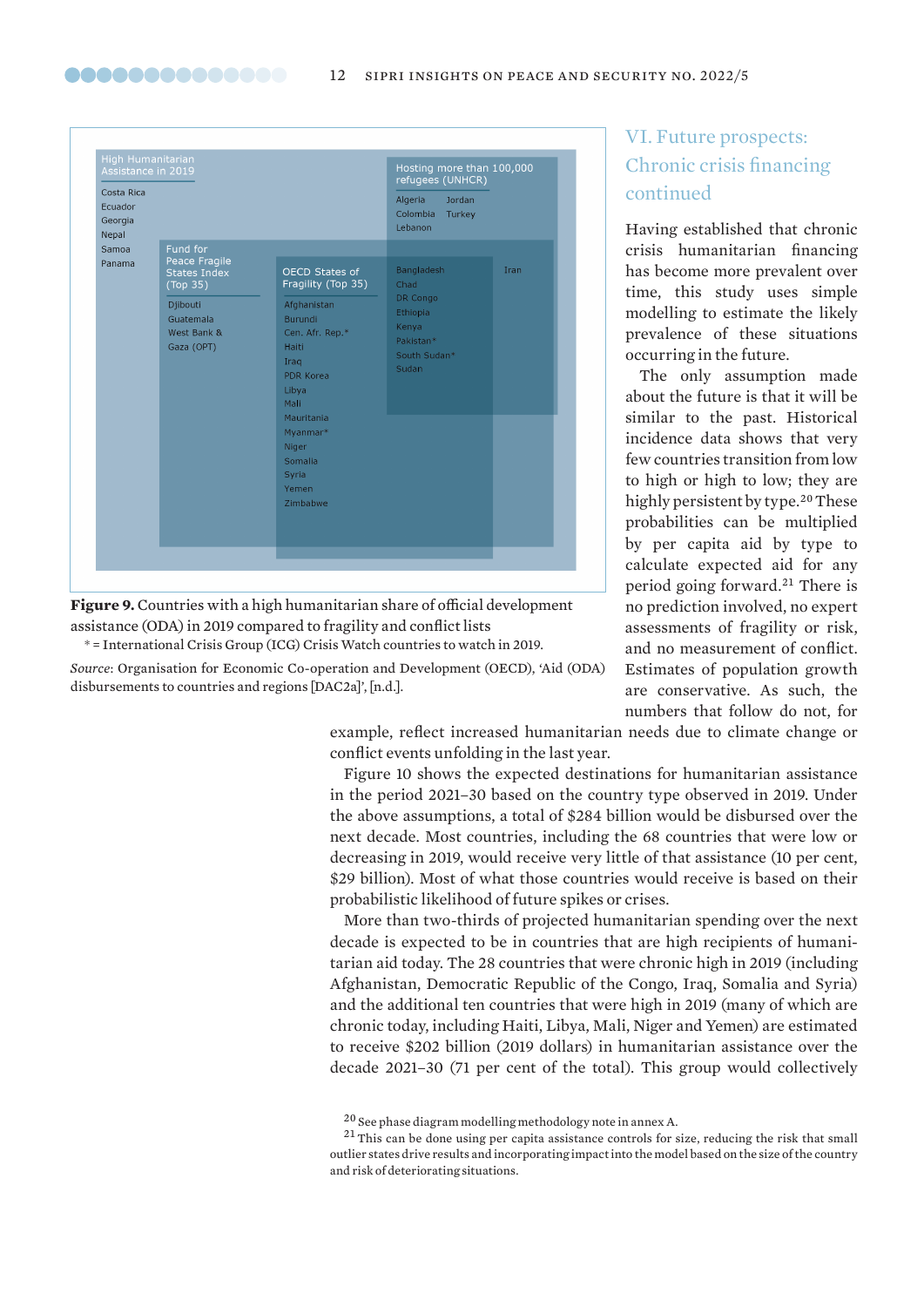receive about \$20 billion a year. This is largely driven by the relatively high per capita assistance that goes to high cases (\$15.28 per capita, per year). $22$ 

The remaining chronic situations of the future are likely to be found among the deteriorating humanitarian situations of today. The spikes and increasing situations of 2019 are projected to receive the remaining 19 per cent of the coming decade's humanitarian assistance. \$52 billion would be spent in the new chronic countries—situations that were not chronic high in 2019 but are descending into extended periods of high humanitarian assistance. Since the model is probabilistic, it cannot predict which specific countries will have spikes and subsequent increases in humanitarian assistance or which will recover and require less humanitarian assistance. The model can be used to estimate total expected humanitarian outlays and group countries according to their total outlay (see figure 11).

Over the next decade, 2021–30, 95 per cent (\$269 billion) of humanitarian assistance is expected

to go to 46 countries. Using the conservative assumptions noted above, the total humanitarian assistance over this decade is projected to be \$284 billion. Using this projection, the estimate is that more than half of that, \$189 billion, would go to just 14 high countries, which would receive more than \$5 billion each. Furthermore, 28 per cent (\$80 billion) would go to 32 countries that would receive between \$1 billion and \$5 billion each; 11 countries are expected to receive \$500 million to \$1 billion in humanitarian assistance over the decade; and the remaining 2 per cent of the humanitarian assistance



**Figure 10.** Projected percentage of humanitarian aid by type of financing situation, 2021–30 *Note*: Figures in billion US dollars, 2019

*Source*: Organisation for Economic Co-operation and Development (OECD), ['Aid \(ODA\) disbursements to countries and regions](https://stats.oecd.org/Index.aspx?DataSetCode=TABLE2A)  [\[DAC2a\]](https://stats.oecd.org/Index.aspx?DataSetCode=TABLE2A)', [n.d.].





[disbursements to countries and regions \[DAC2a](https://stats.oecd.org/Index.aspx?DataSetCode=TABLE2A)]', [n.d.].

over the next decade is expected to go to 78 countries that would receive very small amounts of assistance. The small amounts would be broken into: \$5 billion to 26 countries receiving between \$100 million and \$500 million; \$1 billion going to 36 small (typically island) states receiving high per capita assistance and \$250 million going to 16 other countries (not small states receiving less than \$100 million over the next decade.

<sup>&</sup>lt;sup>22</sup> The model differentiates between countries that are high and have experienced a spike and those that are high and have not experienced a spike. High cases that have not experienced a spike represent 49% of cases in the 2010s and received \$5.75 per capita, per year in humanitarian assistance. High cases that have experienced a spike (are post-spike) represent 51% of the cases and received \$24.28 per capita. \$15.28 represents the weighted average for these cases.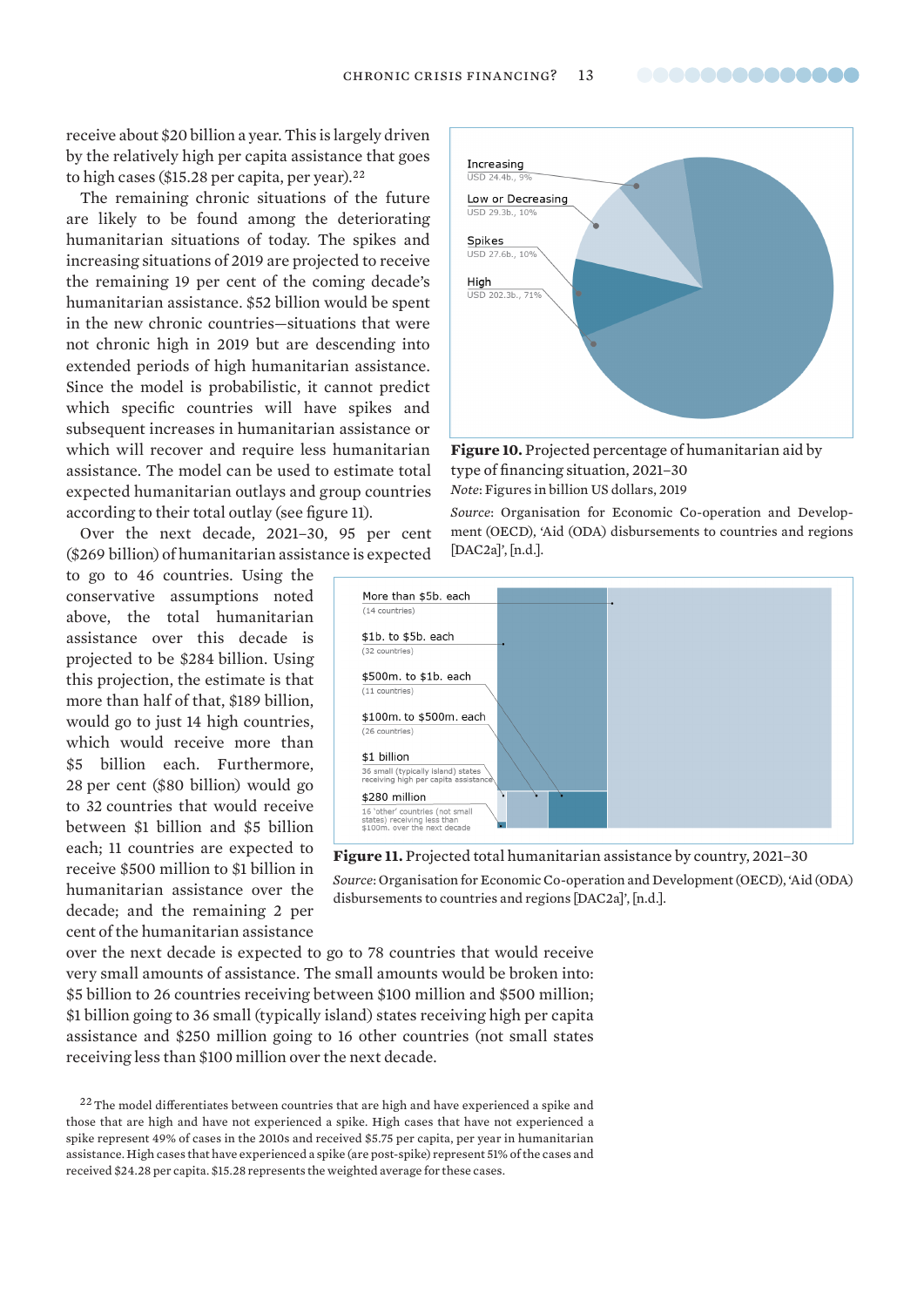### <span id="page-13-0"></span>VII. Connecting key findings and policy questions

The three main findings of this study give rise to policy questions about the balance between humanitarian, development and peacebuilding financing, and how these financial flows best interact in protracted situations.

**1. The humanitarian financing share of total aid to countries increased from 5 per cent in the 1990s to 23 per cent in 2019.** Humanitarian assistance has become a considerable share of ODA. ODA trends show two statistically significant changes in 1995 and 2012 in the composition of aid. Humanitarian and development aid have increased in absolute terms over the period, but humanitarian aid has increased more. Humanitarian aid has become the principal modality to deal with major protracted situations such as in Syria, and Afghanistan appears to be heading in a similar direction. The data alone cannot tell whether the use of humanitarian financing is linked only to escalating humanitarian needs.<sup>23</sup> However, the issue goes beyond ensuring adequate humanitarian financing to address humanitarian needs. The finding points to the need for trade-offs between response modalities that can promote effectiveness, impact and coherence over the longer term. In some places, humanitarian actors have been providing basic services like food, health and schooling for several decades. Conditions attached to humanitarian financing necessitate these actors to operate with one- or two-year planning horizons and may prevent them from tackling underlying drivers of fragility, or from supporting the build-up of national or local systems for service delivery. What may be effective for results in the short term may not be a sustainable approach in protracted situations.

**2. There is an increased prevalence of countries receiving a high humanitarian financing share of total aid.** This challenges the notion of humanitarian aid as a short-term response to largely unforeseeable events. Humanitarian financing spikes are the exception rather than the rule. Despite efforts to provide a more efficient emergency response through the Grand Bargain—a 2016 agreement to get more means into the hands of people in need and to improve the effectiveness and efficiency of humanitarian action—the predictable humanitarian situations are accumulating faster than they are being graduated.<sup>24</sup> Today, there is little dynamic movement of countries between categories. A country with a high share of humanitarian aid is 41 times as likely to stay high than to decline in the next year.

**3. More than half (59 per cent) of all humanitarian financing volumes flowed to chronic crises in 2010–19—typically conflict-affected, fragile or refugee-hosting countries.** These chronic crises experience high humanitarian financing inflows for a decade or more. In the 21st century, these chronic crises have become the norm. The countries that today receive high shares of humanitarian financing are expected to remain the principal destination for humanitarian financing in the next decade (71 per cent).

Policy questions arising from these findings are about the appropriate strategic mix of financing for humanitarian, development and peace action in chronic crises. Would more investment in peacebuilding and political dia-

<sup>&</sup>lt;sup>23</sup> As noted previously, some percentage of reported assistance may be a consequence of low ODA reporting by non-DAC donors.

 $^{24}$  For more on the Grand Bargain, see Inter-Agency Standing Committee (IASC) (note 7).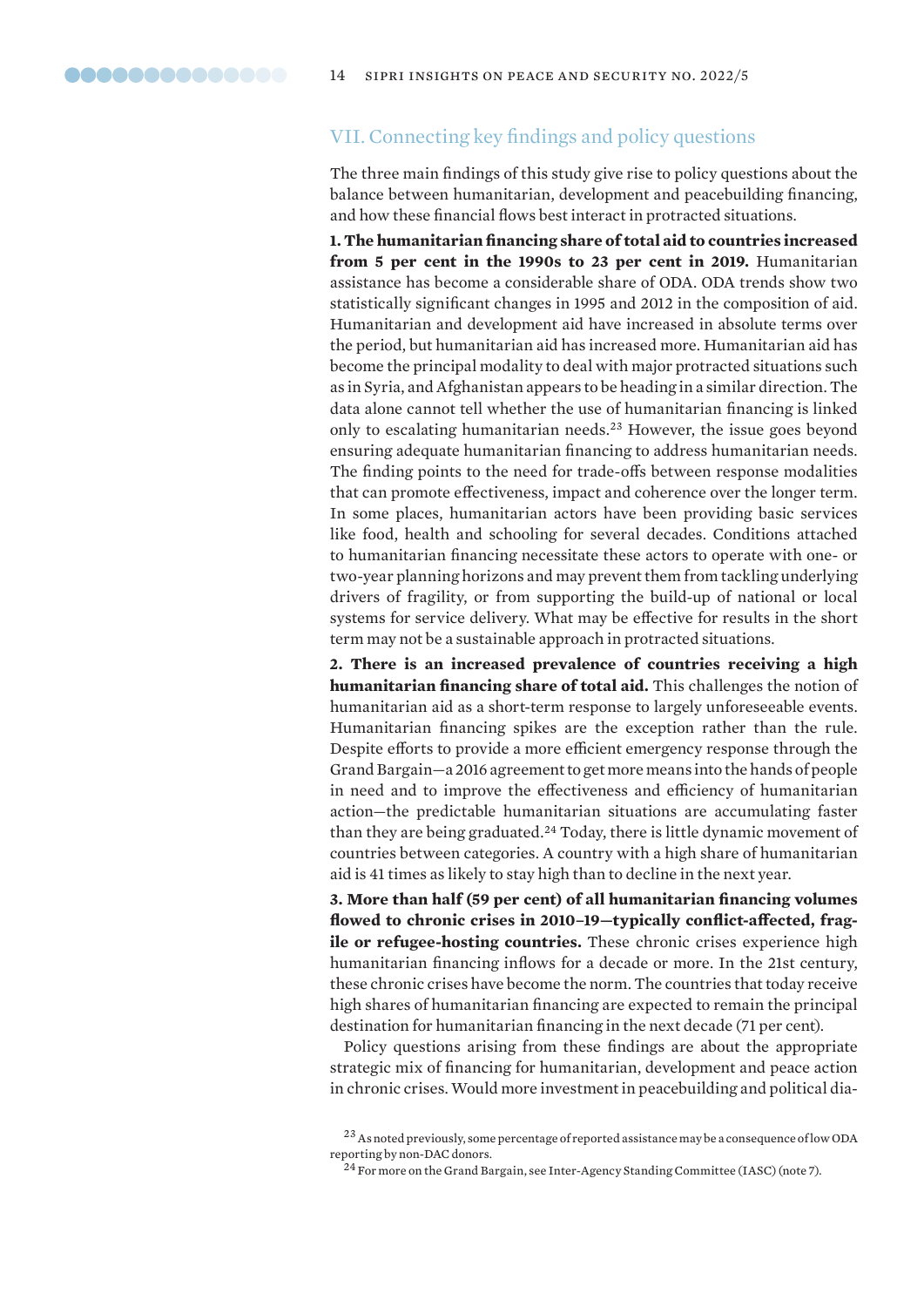logue reduce the number of countries falling into chronic crises? Estimates suggest that only 10 per cent of aid is used for peacebuilding and prevention to tackle underlying drivers of conflict and crises.25 Or is the issue that humanitarian actors are being overloaded with tasks that challenge their restricted humanitarian mandate? Is humanitarian assistance used as an instrument of convenience in situations deemed to be politically complicated, or because of public pressure in donor countries to focus on short-term results? Are development actors up for the task of engaging in more challenging settings in terms of their bureaucratic adaptability, risk appetite, field presence and local engagement? Or are development agencies being pushed to do humanitarian work?

Another more forward-looking set of questions is about how to achieve increased coherence between humanitarian, development and peace actors in chronic crises. How could more systematized joint assessments and planning, the formulation of collective outcomes, information-sharing, or even common delivery modalities be attained?<sup>26</sup> Could pooled financing mechanisms at the country level improve coherence between humanitarian, development and peace action? How could obstacles for delivering aid through country systems (government or non-government structures) best be overcome to contribute to future resilience? How could peacebuilding and political dialogue be better linked to development and humanitarian work?<sup>27</sup>

Beneficiaries in chronic crises can be expected to receive humanitarian assistance for a significant part of their lives. Therefore, it would make sense to put these end users of aid at the centre. If implementing actors are going to be the main service providers, the issue of how to build sustainability and resilience into the delivery ecosystems becomes critical.<sup>28</sup>

The findings of the study indicate there is a strong case for the international community to rethink current systems, practices and distribution of labour across the humanitarian, development and peacebuilding domains.<sup>29</sup> The formulation of collective outcomes by which concrete priorities are agreed upon, and then jointly achieved by humanitarian, peace and development actors, while respecting the different mandates, would be an important way forward.<sup>30</sup> Ideally, the formulation of collective outcomes would precede the selection of financing instruments.

<sup>25</sup> Desai, H., ['States of fragility and official development assistance](https://www.oecd-ilibrary.org/docserver/44bbde61-en.pdf?expires=1639700931&id=id&accname=guest&checksum=0738DD7448E26D58AF4B10A77419DB0E)', Organisation for Economic Co-operation and Development (OECD) working paper, no. 76, 2020, chapter 3; and Vision of Humanity, '[Measuring peacebuilding cost-effectiveness'](https://www.visionofhumanity.org/measuring-peacebuilding-cost-effectiveness/), [n.d.].

<sup>26</sup> Inter-Agency Standing Committee (IASC), ['UN–IASC light guidance on collective outcomes](https://interagencystandingcommittee.org/inter-agency-standing-committee/un-iasc-light-guidance-collective-outcomes)', 29 June 2020.

<sup>27</sup> Lilja, J. and Milante, G., '[Financing peacebuilding ecosystems'](https://www.sipri.org/commentary/blog/2021/financing-peacebuilding-ecosystems), SIPRI WritePeace blog, 22 June 2021.

 $^{28}\!$  Inter-Agency Standing Committee (IASC), '[Grand Bargain 2.0 framework and annexes: DE/](https://interagencystandingcommittee.org/grand-bargain-official-website/grand-bargain-20-framework-and-annexes-deenesfr-0) [EN/ES/FR'](https://interagencystandingcommittee.org/grand-bargain-official-website/grand-bargain-20-framework-and-annexes-deenesfr-0), 27 July 2021; and Hesemann, J., Desai, H. and Rockenfeller, Y., '[Financing for refugee](https://www.oecd.org/dac/conflict-fragility-resilience/docs/financing-refugee-situations-2018-19.pdf)  [situations 2018–19](https://www.oecd.org/dac/conflict-fragility-resilience/docs/financing-refugee-situations-2018-19.pdf)', Organisation for Economic Co-operation and Development (OECD), 2021.

<sup>29</sup> Organisation for Economic Co-operation and Development (OECD), 'DAC recommendation [on the humanitarian–development–peace nexus'](https://www.oecd.org/dac/dac-instruments-and-standards.htm), OECD Legal Instrument, OECD/LEGAL/5019. The nexus refers to the interlinkages between humanitarian, development and peace actions. The approach refers to the aim of strengthening collaboration, coherence and complementarity. It seeks to capitalize on the comparative advantages of each pillar—to the extent of their relevance in the specific context—in order to reduce overall vulnerability and the number of unmet needs, strengthen risk management capacities and address the root causes of conflict. See Inter-Agency Standing Committee (IASC) (note 28).

<sup>30</sup> Inter-Agency Standing Committee (IASC) (note 26).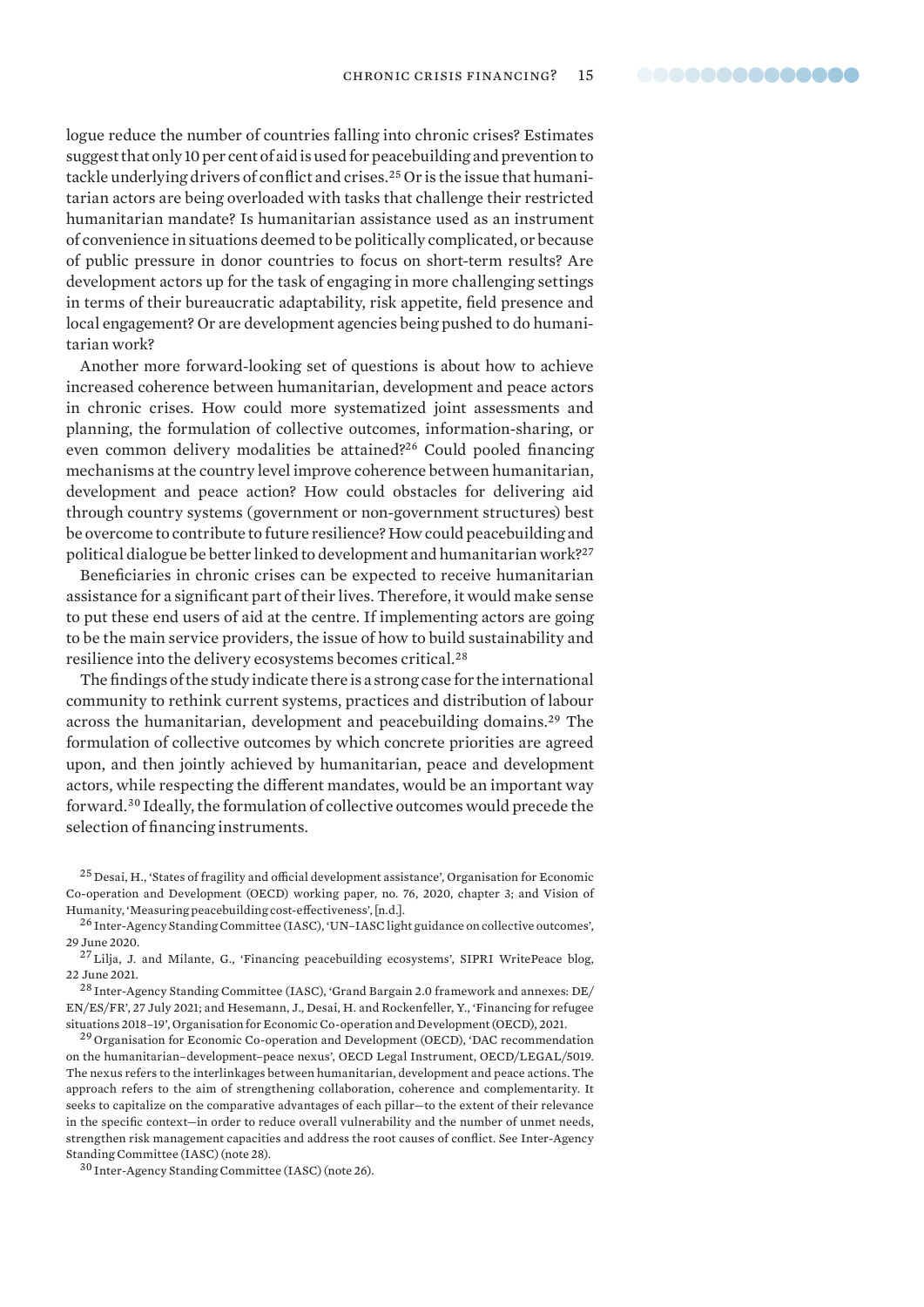### <span id="page-15-0"></span>Annex A. Data notes and methodology

#### **Data notes**

#### *Country allocable aid*

Country allocable aid is used for all analyses in this study. All figures in this study are reported in current prices, except for figure 1 which has been adjusted to real terms using a gross domestic product (GDP) deflator from the World Bank's World Development Indicators (WDI). At the time of writing, 2019 was the last year of data available. Country allocable aid is official development assistance (ODA, also referred to in the main text as total aid) to individual country recipients from official donors—including Organisation for Economic Co-operation and Development (OECD) Development Assistance Committee (DAC) countries and non-DAC countries—and outflows from multilateral organizations. Thus the 'humanitarian share of aid' is calculated as reported humanitarian assistance as a percentage of total reported ODA. The analysis thus excludes aid for regions and aid that is unspecified since it cannot be used in the per capita measurement necessary for the model, which is applied to the recipient country level. As a result, total global aid is higher than country allocable aid as global aid also includes multilateral and non-country (regional or unspecified) aid.*<sup>a</sup>*

Total ODA includes assistance from DAC donors (bilateral aid) and non-DAC donors (bilateral aid), and outflows from multilateral organizations in the forms of development and humanitarian assistance, but may also include debt relief, technical assistance (in kind) and research conducted on behalf of developing countries. These latter flows are occasional and relatively small. It should be noted, as well, that non-DAC donors' humanitarian assistance accounts for a portion of humanitarian assistance; however, reporting from non-DAC donors is patchy with poor coverage before 2010 and variation in coverage in subsequent years. As a result, some of the recent increase may be a result of better reporting. Any missing values are assumed to be zeroes for both types of aid. Non-DAC donors have only recently started reporting assistance, including humanitarian assistance. Technically, because this is net assistance, some countries receive negative assistance in years when they repay loans greater than aid received, which would result in values less than 0 per cent. These values are truncated to 0 for analytical purposes here and represent only a small number of country-year cases. As a result of the combined issues described above (and the issues around retroactive and interpolated data described below), more recent data is generally more reliable.

#### *GDP Deflator*

A GDP Deflator is used to convert current per capita humanitarian assistance to constant (2019 US dollars) per capita humanitarian assistance, as necessary.*<sup>b</sup>*

#### *Humanitarian aid*

Humanitarian aid is used for emergency response, reconstruction relief and rehabilitation, and disaster prevention and preparedness and may also include administrative costs and assistance to refugees in donor countries, depending on the donor and reporting procedures.*<sup>c</sup>*

#### *Population data*

Population data used for calculating per capita aid and per capita humanitarian assistance is from World Bank's WDI.*<sup>d</sup>*

*<sup>a</sup>* Organisation for Economic Co-operation and Development (OECD), ['Aid \(ODA\) disbursements](https://stats.oecd.org/Index.aspx?DataSetCode=TABLE2A)  [to countries and regions \[DAC2a\]'](https://stats.oecd.org/Index.aspx?DataSetCode=TABLE2A), [n.d.]. All data accessed Aug. 2021, unless otherwise noted.

*b* World Bank, ['GDP deflator \(base year varies by country\)](https://data.worldbank.org/indicator/NY.GDP.DEFL.ZS)', [n.d.]. *<sup>c</sup>* For further details see Organisation for Economic Co-operation and Development (OECD),

'[Humanitarian assistance'](https://www.oecd.org/dac/financing-sustainable-development/development-finance-topics/humanitarian-assistance.htm), [n.d.].

*d* World Bank, [World Development Indicators \(WDI\),](https://databank.worldbank.org/source/world-development-indicators) [n.d.], accessed Sep. 2021.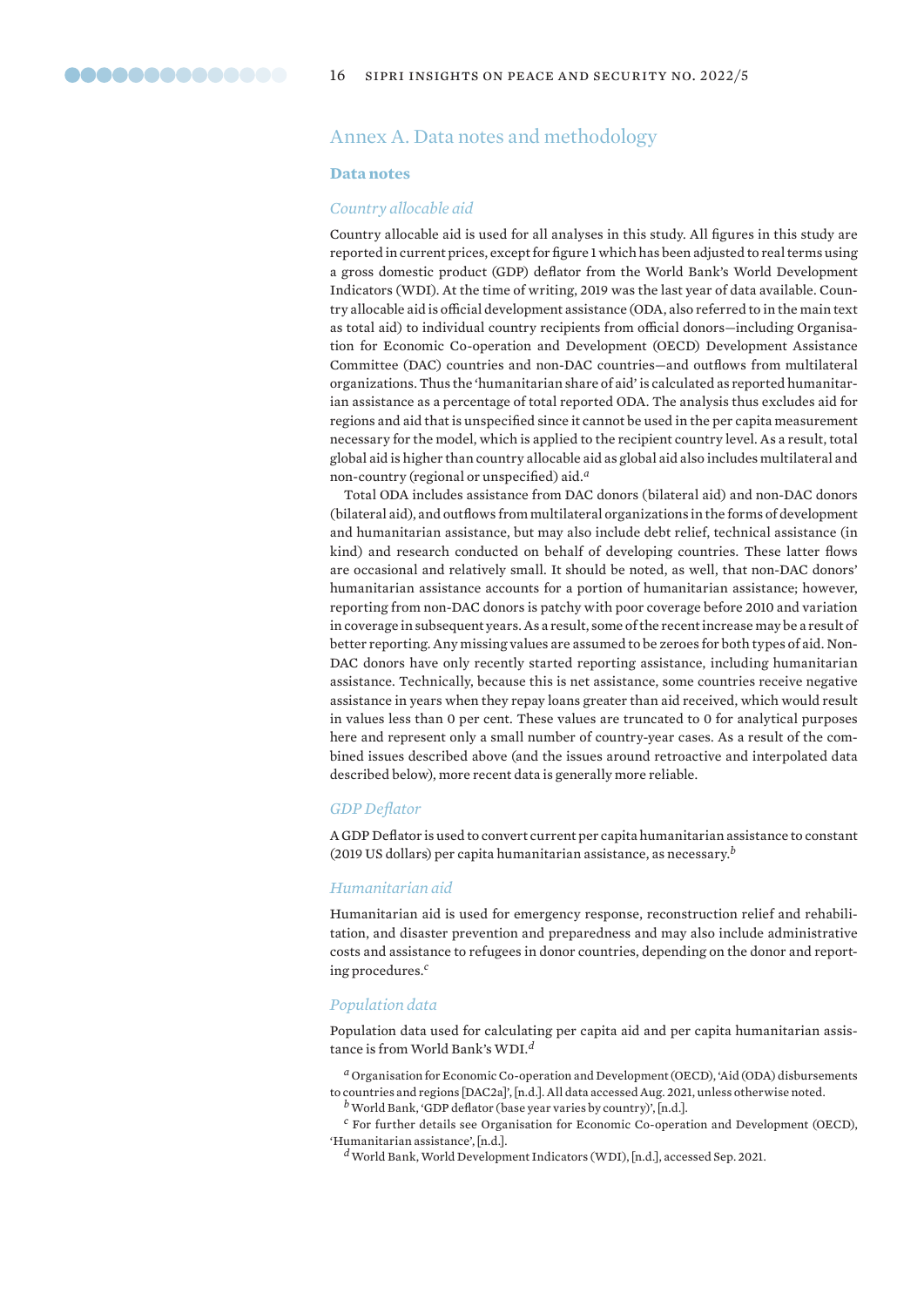#### *Refugee and internally displaced persons data*

All data on refugees and displaced persons used for this study is from United Nations High Commissioner for Refugees (UNHCR), 'Figures at a glance'. *e* Note that numbers do not include increases from Afghanistan in August 2021.

#### *Retroactive and interpolated data*

Some coding of humanitarian assistance in OECD-DAC data was done retroactively and may only reflect incomplete records. Many countries achieved independence during the period covered in this study. Where possible, aid has been disaggregated for certain cases (Eritrea/Ethiopia, South Sudan/Sudan, Timor-Leste/Indonesia, former Yugoslavia) before independence. Some recipients of aid are territories, tracked separately in the OECD-DAC data, those are included here for completeness (however, the term 'country' is used throughout the analysis for convenience).

#### **Methodology notes**

#### *Structural break analysis*

A supremum Wald test was used to identify statistically significant breaks in the time series. For this analysis, structural breaks were identified for each country time series (humanitarian share of total aid) with significance levels p<.01. A number of zero-case periods were identified, where humanitarian assistance was zero while development assistance was positive. In rare circumstances, where ten or more years of zero humanitarian assistance were received interrupted by a year of humanitarian share less than 1 per cent, the 1 per cent was coded as a zero. In cases where many years of zero were followed by a period of increase (or very high levels were preceded or followed by a period of relatively low humanitarian assistance above the cut-off), a less significant supremum Wald test cut-off was used to identify cut-offs (p<.2). These are rare (fewer than 1 per cent of country year cases), but important for identifying subtle trends in change in humanitarian assistance that would otherwise be undetectable.

#### *Structural breaks in global humanitarian assistance*

Using the structural break approach described, there were structural breaks in humanitarian assistance in 1995 and 2012; these years separated statistically significant trend periods (see figure 3). Controlling for population growth in recipient countries, humanitarian assistance has increased by approximately 5 per cent since 1995. If it continued to increase at that rate with similar trends in distribution, humanitarian assistance would be more than \$100 billion a year by 2028, not adjusting for inflation.

#### *Phase diagram modelling*

The study uses a phase diagram consisting of states (different types of humanitarian situations), and which estimates the probability that a country in one state in one year will enter another state in the next year. For this analysis, states are as defined in section III (increasing, decreasing, low, high, each of the above with spikes). Once states have been defined, the approach uses Markov chains to construct a phase diagram to estimate the probability that a country low this year will be low, increasing or experience a spike next year (and so on for every state).

This follows a similar approach for estimating costs of conflict through 2030.*<sup>f</sup>*

*<sup>e</sup>* United Nations High Commissioner for Refugees (UNHCR), '[Figures at a glance'](https://www.unhcr.org/en-us/figures-at-a-glance.html), 18 June 2021, accessed 29 Aug. 2021.

*<sup>f</sup>* See Milante, G., Mueller, H. and Muggah, R., '[Estimating future conflict risks and conflict](https://peacekeeping.un.org/sites/default/files/estimating_future_conflict_risks_and_conflict_prevention_implications_by_2030.pdf)  [prevention implications by 2030](https://peacekeeping.un.org/sites/default/files/estimating_future_conflict_risks_and_conflict_prevention_implications_by_2030.pdf)', [n.d.].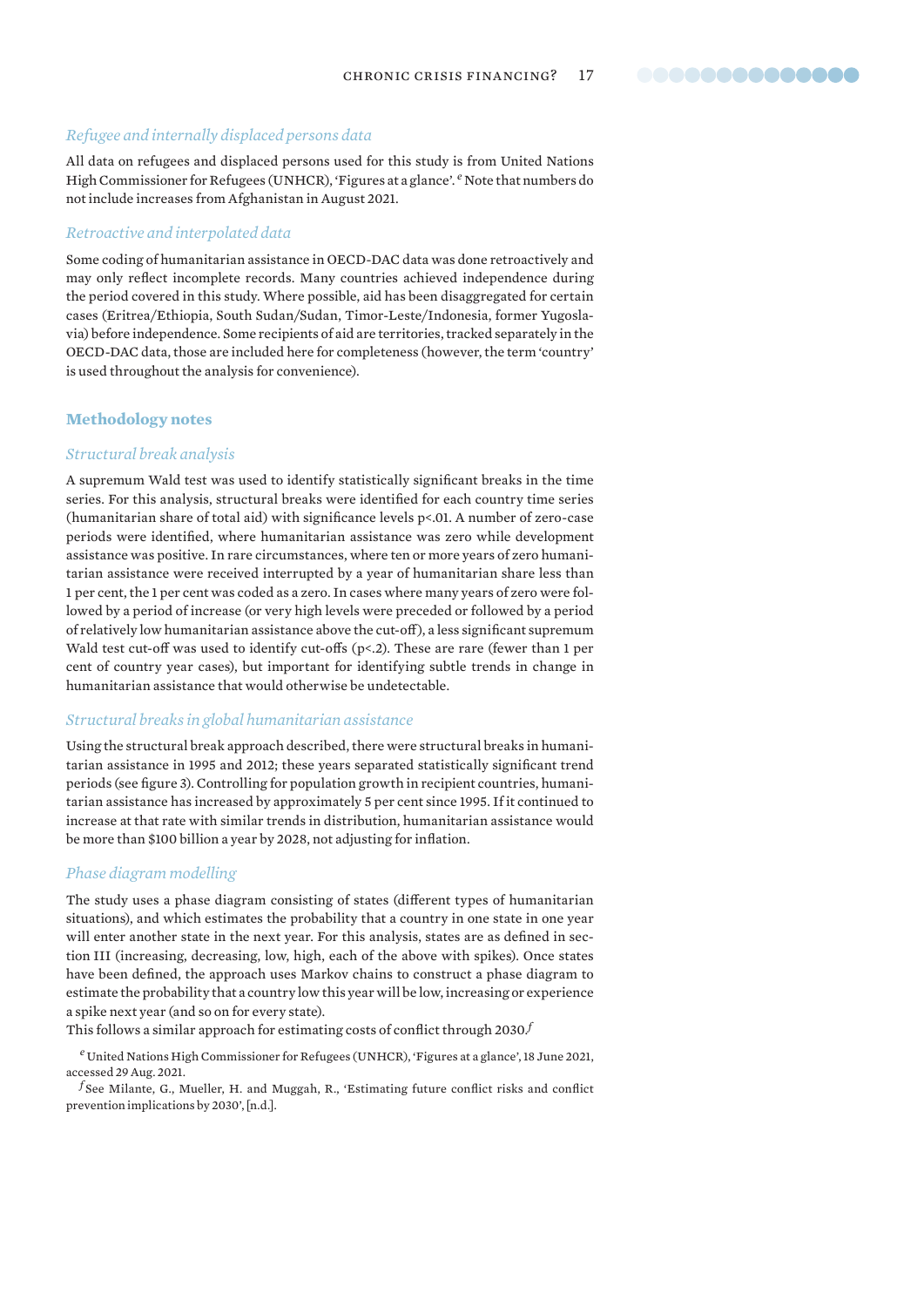### Abbreviations

| GDP          | Gross domestic product                                 |
|--------------|--------------------------------------------------------|
| <b>ICG</b>   | <b>International Crisis Group</b>                      |
| <b>IDP</b>   | Internally displaced person                            |
| <b>ODA</b>   | Official development assistance                        |
| <b>OECD</b>  | Organisation for Economic Co-operation and Development |
| OECD DAC     | OECD Development Assistance Committee                  |
| <b>UNHCR</b> | United Nations High Commissioner for Refugees          |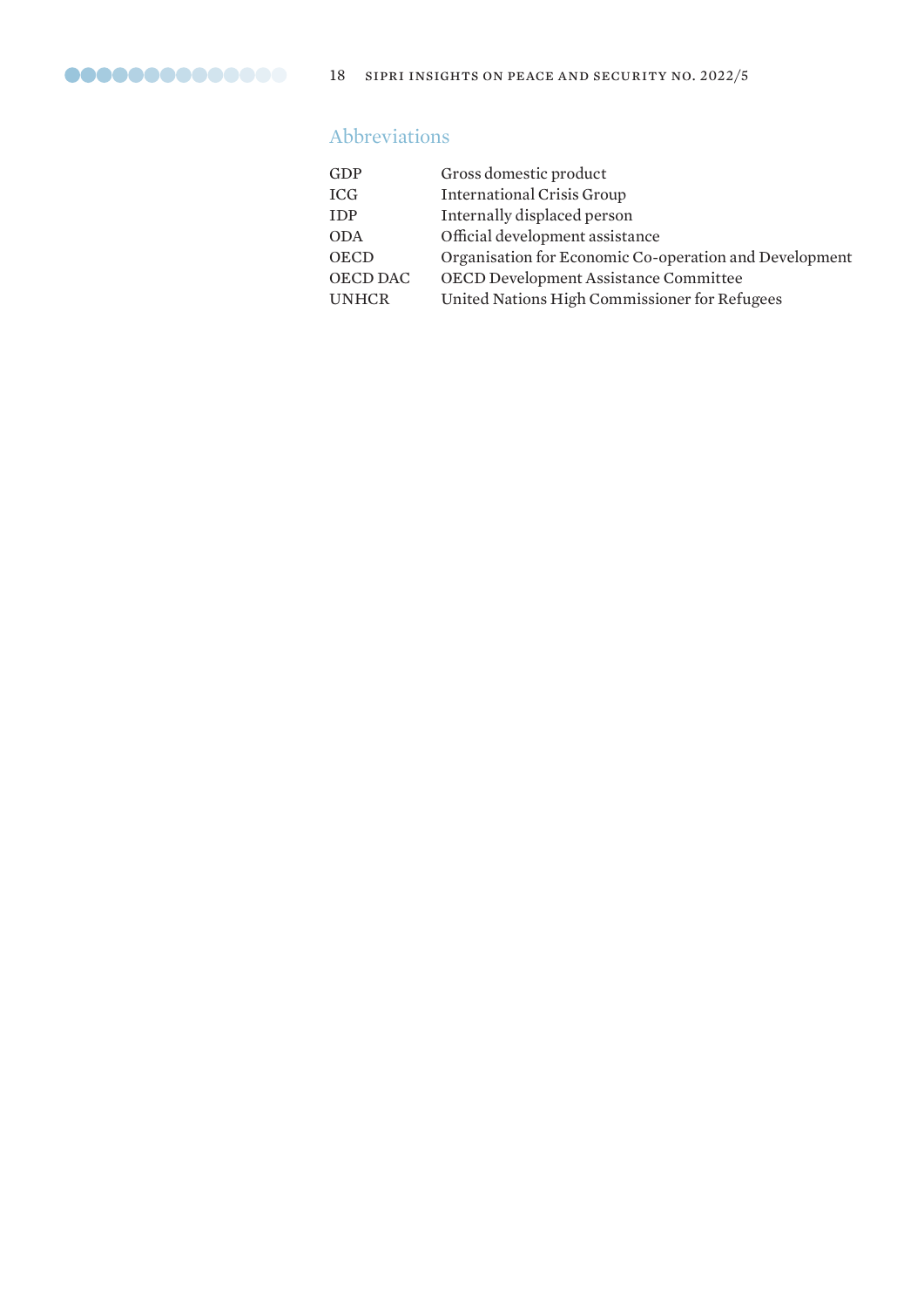#### 00000000000000

#### RECENT SIPRI PUBLICATIONS

#### Hypersonic Boost-glide Systems and Hypersonic Cruise Missiles: Challenges for the Missile Technology Control Regime

Kolja Brockmann and Dmitry Stefanovich SIPRI Report April 2022

#### The European Union Training Mission in Mali: An Assessment

Dr Virginie Baudais and Souleymane Maïga SIPRI Background Paper April 2022

#### The World Food Programme's Contribution to Improving the Prospects for Peace in Ethiopia

Dr Farah Hegazi, Dr Vongai Murugani, Grazia Pacillo and Peter Läderach SIPRI Report April 2022

#### Gender Dimensions of Climate Insecurity

Elizabeth Smith SIPRI Insights on Peace and Security March 2022

#### Trends in International Arms Transfers, 2021

Pieter D. Wezeman, Alexandra Kuimova and Siemon T. Wezeman SIPRI Fact Sheet March 2022

#### Climate Change and Violent Conflict in West Africa: Assessing the Evidence

Kheira Tarif SIPRI Insights on Peace and Security February 2022

#### Food Systems in Conflict and Peacebuilding Settings: Ways Forward

Dr Kristina Tschunkert and Dr Caroline Delgado SIPRI Report January 2022

#### Multidomain Deterrence and Strategic Stability in China

Dr Lora Saalman SIPRI Insights on Peace and Security January 2022

#### Pathways for Reducing Military Spending in Post-civil Conflict Settings

Dr Diego Lopes da Silva, Dr Nan Tian and Alexandra Marksteiner SIPRI Insights on Peace and Security January 2022